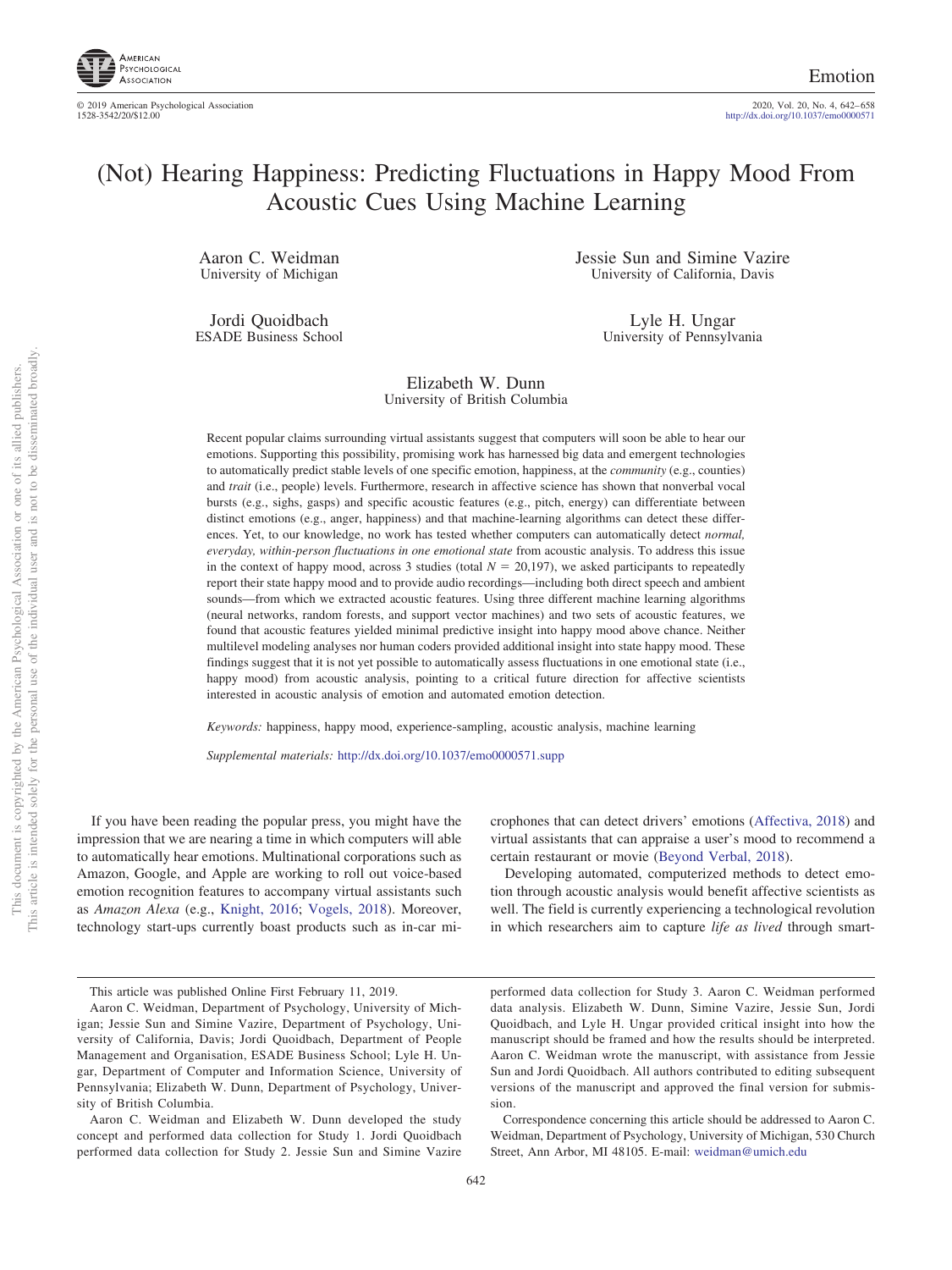phones and digital sensing devices [\(Harari et al., 2016;](#page-14-2) [Mehl &](#page-15-1) [Conner, 2013;](#page-15-1) [Nelson & Allen, 2018\)](#page-15-2). Yet, the current modal method for assessing emotions—self-report—is problematic in that reporting one's emotions can alter those emotions (e.g., [Kas](#page-15-3)[sam & Mendes, 2013;](#page-15-3) [Lieberman, Inagaki, Tabibnia, & Crockett,](#page-15-4) [2011\)](#page-15-4) and can introduce distortions when done repeatedly across time and context (e.g., contrast and decline effects; [Baird & Lucas,](#page-14-3) [2011;](#page-14-3) [Schwarz, 1999;](#page-15-5) [Shrout et al., 2018\)](#page-15-6). There are also pragmatic limits to the amount of emotion self-reports that people can complete in a given time period of interest (e.g., 10 reports a day for 2 weeks; [Kuppens, Oravecz, & Tuerlinckx, 2010\)](#page-15-7). Furthermore, even in these intensive experience-sampling protocols, participants will at times fail to report their emotion. The implication is that using self-report to assess momentary emotion will at best yield an incomplete portrait of a person's emotion during the time period of interest and at worst will result in some distortions when emotion is reported.

Acoustic analysis provides a particularly promising medium through which to explore the possibility that emotions can be assessed without self-report: Acoustic recordings can easily and unobtrusively be collected via smartphones—which nearly 80% of Americans now own [\(Pew Research Center, 2018\)](#page-15-8)—and can be collected continuously throughout a time period of interest. Acoustic recordings are, therefore, less susceptible to issues of missing data compared with self-report assessments or other forms of naturalistic data such as social media posts (e.g., a person may only Tweet twice in a given day, making it difficult to track their emotion between these time points). A method to automatically detect emotion from acoustic analysis would, therefore, provide an instant, near-ubiquitous window into people's emotions for research purposes.

To our knowledge, however, there have been no empirical tests of whether normal, everyday fluctuations in any specific emotional state can be detected through acoustic analysis in an automated manner (i.e., without intensive human effort). The purpose of the present article is to test this question. We focused on one particular emotional state— happy mood— because variability in mood (or valence) is widely considered to be a dimension underlying all other emotional experiences [\(Russell & Barrett, 1999;](#page-15-9) [Watson &](#page-16-1) [Tellegen, 1985\)](#page-16-1).

# **Leveraging Technology to Automatically Predict Happy Mood: Prior Promising Findings**

Two ongoing lines of work speak broadly to the goal of predicting fluctuations in happy mood through acoustic analysis: (a) work showing that big data methodologies other than acoustic analysis can be used to predict stable happiness at the community (e.g., counties) or trait (i.e., people) level; and (b) work showing that acoustic analysis can be used to differentiate between distinct state (i.e., momentary) emotional experiences. We review both of these lines of work below.

## **Predicting Happiness at the Community or Trait Level**

Recent technological advances in big data methodologies other than acoustic analysis have allowed psychologists to automatically predict stable levels of community and trait happiness. At the *community* level, [Dodds and colleagues \(2011\)](#page-14-4) attempted to track the aggregate happiness of the United States by indexing the positivity of words used in 26.5 billion American Tweets; however, this study did not connect automated happiness ratings to a self-report criterion. [Schwartz and colleagues \(2013\)](#page-15-10) overcame this issue by showing that aggregate self-reported happiness among inhabitants of 1,293 American counties correlated moderately  $(r = .31)$  with the relative positivity of words used in Tweets made by a separate sample of those counties' inhabitants.

At the *trait* level, [Kosinski, Stillwell, and Graepel \(2013\)](#page-15-11) showed that self-reported happiness of 58,466 Facebook users correlated .17 with automated predictions made through machine learning analysis of these users' Facebook likes. Similarly, [Schwartz and colleagues](#page-15-12) [\(2014\)](#page-15-12) showed that self-reported depression—which might be considered extremely low happiness—among 28,749 Facebook users correlated .39 with automated predictions made through machine learning analysis of these users' Facebook statuses.

# **Differentiating Between Distinct State Emotions Via Acoustic Analysis**

Affective scientists have long contended that emotions are communicated through the voice (e.g., [Scherer, 1986\)](#page-15-13). Supporting this notion, recent work has shown that distinct emotions are conveyed through distinct nonverbal vocal bursts (e.g., [Cordaro, Keltner,](#page-14-5) [Tshering, Wangchuk, & Flynn, 2016;](#page-14-5) [Sauter, Eisner, Ekman, &](#page-15-14) [Scott, 2010\)](#page-15-14). For example, [Sauter and colleagues \(2010\)](#page-15-14) found that vocal bursts are sufficient for emotions such as anger (conveyed with a growl), fear (conveyed with a scream), surprise (conveyed with a sharp inhalation), and amusement (conveyed with a laugh) to be recognized by both English speakers and members of the remote, isolated Himba society. Complementary work has shown that specific acoustic features (e.g., pitch, energy) can help distinguish speech utterances conveying distinct emotions such as anger and happiness (e.g., [Banse & Scherer, 1996;](#page-14-6) [Wallbott & Scherer,](#page-16-2) [1986\)](#page-16-2).

Recent work bridging affective science and computer science has further utilized multivariate machine learning to classify distinct emotional vocalizations based on acoustic cues. For example, [Laukka, Neiberg, and Elfenbein \(2014\)](#page-15-15) used machine learning analysis of 30 acoustic features to classify speech utterances made by professional actors as reflecting one of 11 distinct emotions at above-chance levels. In a more naturalistic study, [Karam and](#page-15-16) [colleagues \(2014\)](#page-15-16) used machine learning analysis of 23 acoustic features extracted from phone conversations to accurately classify bipolar disorder patients as experiencing manic or depressed mood—states which are characterized by widely divergent psychological and physiological characteristics that might be expected to manifest in distinct vocal signatures [\(American Psychiatric](#page-14-7) [Association, 2013\)](#page-14-7).

# **Our Focus: Predicting Fluctuations in** *State* **Happy Mood From Acoustic Analysis**

The present article focused on a distinct theoretical question than the work reviewed above: Can fluctuations in one particular emotional state, *happy mood*, be predicted from acoustic analysis? This question differentiates our work from prior work predicting happiness at the community or trait level using big data methodologies other than acoustic analysis (e.g., [Dodds et al., 2011;](#page-14-4)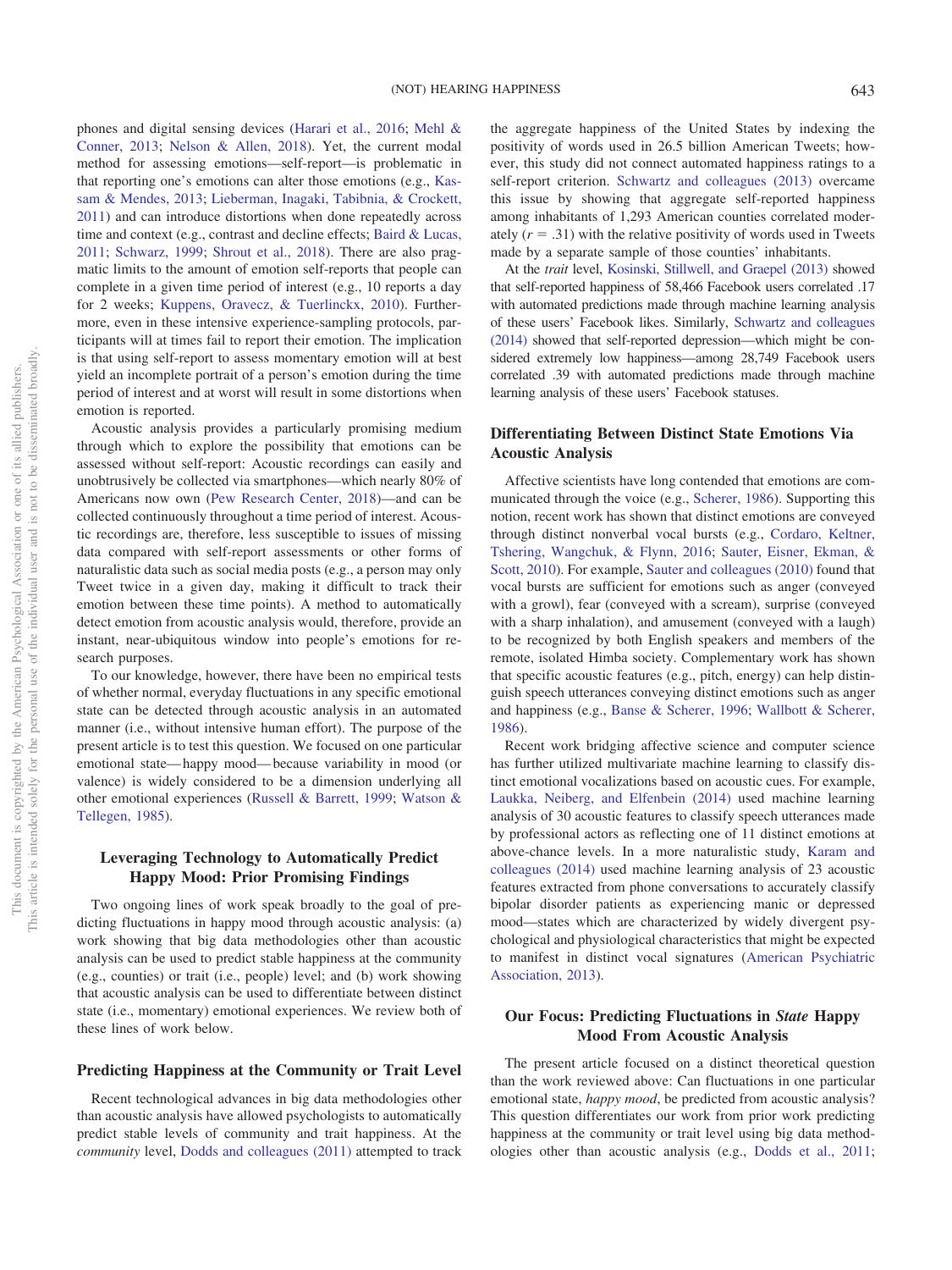[Kosinski et al., 2013;](#page-15-11) [Schwartz et al., 2013,](#page-15-10) [2014\)](#page-15-12), in that we aim to track moment-to-moment fluctuations in happy mood rather than stable levels of happiness within a community or a person. This question also differentiates our work from prior work distinguishing between distinct state emotions via acoustic analysis of both vocal bursts (e.g., [Cordaro et al., 2016;](#page-14-5) [Sauter et al., 2010\)](#page-15-14) and speech utterances (e.g., [Banse & Scherer, 1996;](#page-14-6) [Karam et al.,](#page-15-16) [2014;](#page-15-16) [Laukka et al., 2014\)](#page-15-15), in that we aim to differentiate between levels of the same emotion (i.e., high vs. low happy mood) rather than between distinct emotions (e.g., anger and happiness).

Although prior work in this domain gives us reason for optimism that we may be able to predict fluctuations in state happy mood from acoustic analysis, the differences outlined above provide reasons for pause: It may be far more challenging to predict moment-to-moment variability in levels of happy mood, compared to predicting stable community or trait happiness, or compared with differentiating between distinct emotions. This is because the acoustic differences between the same individual experiencing high versus low happy mood may be subtle (i.e., within-person differences) whereas we might expect two individuals who typically experience high versus low happiness to differ in many ways that are detectable through big data analyses (i.e., between-person differences). We might also expect that distinct emotions such as anger and happiness produce widely divergent acoustic signatures, particularly when enacted by professional actors as in prior work (e.g., [Laukka et al., 2014\)](#page-15-15).

Nonetheless, determining whether it is possible to predict fluctuations in state happy mood from acoustic analysis would speak to the goal of automatically assessing emotion without self-report. Acoustic cues can be collected and analyzed from smartphonebased recordings in a manner that makes them amenable to automated assessment among smartphone users (which, as noted above, constitutes the majority of the population; [Pew Research](#page-15-8) [Center, 2018\)](#page-15-8). In contrast, although the social media data used to predict stable community and trait happiness in prior work is amenable to automated analysis, most people do not Tweet frequently enough to provide sufficient data to use a machine learning model to reliably predict fluctuations in state happy mood. For example, if a person Tweeted at 8:14 a.m. and again at 3:45 p.m., it would be very difficult to predict their state happy mood at 11:00 a.m. or 7:00 p.m. from the content of those two Tweets alone. In light of these issues, as well as the aforementioned limitations in self-reported emotion (e.g., [Kassam & Mendes, 2013;](#page-15-3) [Lieberman](#page-15-4) [et al., 2011;](#page-15-4) [Shrout et al., 2018\)](#page-15-6), a method providing automated insight into fluctuations in happy mood from acoustic cues would be extremely useful. Therefore, we aimed to test whether fluctuations in state happy mood can be automatically predicted via acoustic analysis.

#### **The Present Research**

We harnessed three independently collected samples to test whether fluctuations in state happy mood can be predicted from acoustic analysis. In each study, we took three steps to maximize our chances of successfully predicting state happy mood. First, we collected self-reported state happy mood repeatedly over several days using intensive, smartphone-based experience-sampling (ESM). Given that ESM is seen as the gold standard for capturing people's in vivo experiences (e.g., [Conner, Tennen, Fleeson, & Barrett, 2009\)](#page-14-8), we treated these self-reports of state happy mood as a "ground-truth" criterion in our predictive analyses.

Second, we collected audio recordings from participants that corresponded to the time at which these state happy mood reports were made. For each recording, we extracted a set of acoustic features that was tailor-made to detect emotion: The Extended Geneva Minimalist Acoustic Parameter Set (eGeMAPS; [Eyben et](#page-14-9) [al., 2016\)](#page-14-9), which was derived by affective scientists based on prior theoretical and empirical links between acoustic features and emotion (e.g., [Banse & Scherer, 1996;](#page-14-6) [Scherer, 1986\)](#page-15-13).

Third, we used three distinct machine learning algorithms neural networks, random forests, and support vector machines—to predict state happy mood from the acoustic features extracted from each recording. Compared with conventional regression, machine learning algorithms have multiple advantages, including (a) the ability to handle many predictors without overfitting and (b) the ability to fit nuanced models involving complex interactions among predictors and nonlinear links between predictors and outcomes (e.g., [Strobl, Malley, & Tutz, 2009\)](#page-15-17). Machine learning algorithms have recently been used to gain insight into difficult prediction-related psychological research questions (e.g., [Joel,](#page-14-10) [Eastwick, & Finkel, 2017;](#page-14-10) [Laukka et al., 2014;](#page-15-15) [Wang & Kosinski,](#page-16-3) [2018\)](#page-16-3).

Across all studies we report how we determined our sample size, all data exclusions, all manipulations, and all measures in the study. Data, code, and materials have been made available on the OSF [\(https://osf.io/4pzf7/\)](https://osf.io/4pzf7/).

## **Study 1**

#### **Method**

**Participants.** Five-hundred and seventy-five students from the University of British Columbia enrolled in the study in exchange for course credit. Seventy-three of these participants did not complete the experience-sampling phase, leaving a final sample size of 502 (76% women,  $M_{\text{age}} = 20.55$ ,  $SD = 2.99$ , 41% East Asian, 23% European, 11% South Asian, 7% Southeast Asian, 4% Middle Eastern, 14% other). We recruited the maximum number of participants that we could during one academic semester given our university's resources. Procedures for this study received ethical approval from the University of British Columbia Behavioral Research Ethics Board.

**Procedure.** Participants completed an initial lab assessment during which they reported demographics and trait happiness, using the Subjective Happiness Scale [\(Lyubomirsky & Lepper,](#page-15-18) [1999;](#page-15-18)  $M = 4.81$ ,  $SD = 1.08$ ,  $\alpha = .84$ ). Next, in the experiencesampling portion of the study, participants were sent a survey link via text message during a randomly selected two-hour window between 10:00 a.m. and 8:00 p.m. for six consecutive days. Participants were asked to complete each survey as soon as possible and were told to disregard the survey if they had not completed it by the time they received the next day's survey. Each survey involved three tasks: reporting state happiness and making two audio recordings on a smartphone. These tasks were presented in a randomly determined order.

*State happiness.* Participants reported the extent to which they felt *happy*, *pleased*, and *content*, which were averaged to form a composite  $(1 = not at all, 5 = very much; M = 3.18, SD = .93,$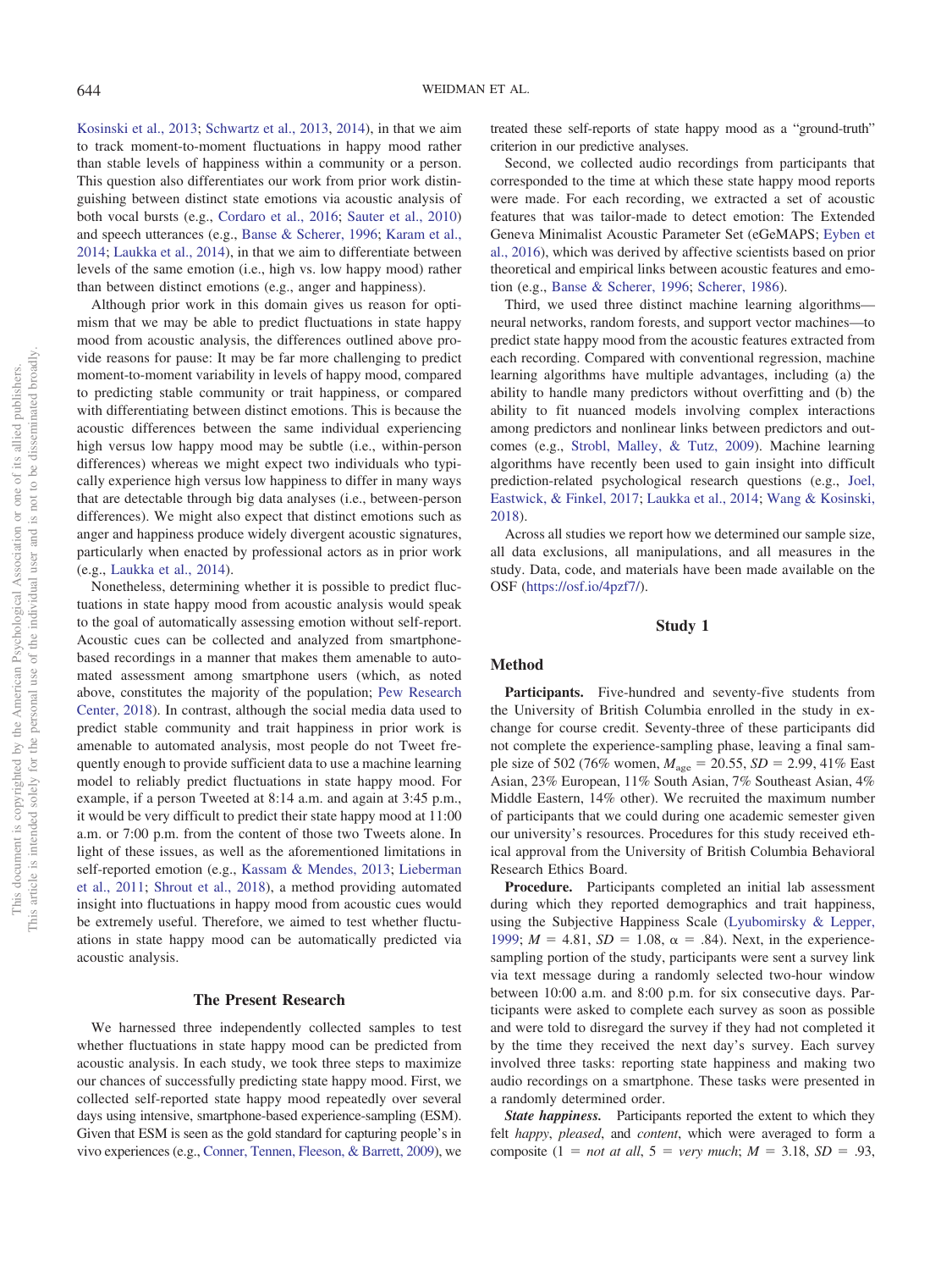within-person  $\omega = .89$ ; [Barrett & Russell, 1998;](#page-14-11) [Geldhof, Preacher, &](#page-14-12) [Zyphur, 2014\)](#page-14-12). Given that we were interested in predicting state happiness—rather than stable, dispositional happiness—happiness reports were centered within-person. Within-person-centered happiness reports were then rounded to the nearest integer, to yield a set of classification categories corresponding to each integer, which would in turn make it easier to interpret model accuracy  $(M = .01, SD =$ 0.75, range  $= -3$  to 2). We collected a total of 2,272 within-personcentered happiness reports, which subsequently represented our primary criterion variable for each audio recording.

*Audio recordings.* Participants were asked to make two recordings each day using their smartphone. In the first recording, they described the events of their day. In the second recording, they described what was occurring in a picture taken from the Thematic Apperception Test (TAT; e.g., a child conversing with his mother, who is in bed and appears to be ill; [Murray, 1943\)](#page-15-19). Participants were asked to speak for approximately 60 seconds in each recording; compliance with these instructions was good on average  $(M = 58.05$  seconds,  $SD = 14.76$ ). Participants were asked to e-mail each recording to an account associated with the study.

Participants completed 3,931 unique audio recordings, for a response rate of 65%. Each audio recording was paired with a concurrent report of state happiness (i.e., two recordings per happiness report). Five audio recordings were excluded from analyses because we were not able to process them because of low audio quality (i.e., our acoustic software did not yield statistical output). This left effective sample size of 3,926 audio recordings paired with the 2,272 experience-sampling happiness reports described above (i.e., one report for every  $1-2$  audio recordings;  $M = 7.82$ recordings per participant out of 12 possible,  $SD = 3.30$ , range  $=$  $1 - 12$ 

For each audio recording, we used openSMILE [\(Eyben,](#page-14-13) [Weninger, Gross, & Schuller, 2013\)](#page-14-13) to extract the 88 acoustic features included in the eGeMAPS [\(Eyben et al., 2016\)](#page-14-9). The eGeMAPS includes summary statistics for a variety of acoustic features such as pitch, loudness, and tone (e.g., mean, *SD*, and maximum). Many of the acoustic features were highly correlated (e.g., openSMILE computes mean pitch, as well the 20th, 50th, and 80th percentile of the pitch distribution for each audio recording, with which mean pitch correlated .86 to .92). Although the 88 acoustic features in the eGeMAPS were selected based on their utility in prior work detecting emotion from acoustic cues, as well as their potential to index physiological changes in voice based on people's emotional states, it is possible that in the current audio recordings (as well as those used in Studies 2 and 3) there was insufficient variability on some of these features to allow each of them to show sufficient statistical differentiation.

Given the strong correlations observed between many acoustic features, we examined whether the 88 acoustic features could be represented by a more parsimonious set of underlying dimensions. We conducted parallel analysis and Velicer's minimum average partial, and both tests indicated that a 17-factor solution best characterized the data. We subsequently performed exploratory factor analysis with oblimin rotation, which allows factors to be correlated, because of our expectation that acoustic features would be correlated with one another (see [Table 1](http://dx.doi.org/10.1037/emo0000571.supp) in online supplemental material for factor loadings). We extracted 17 acoustic factors and saved each participant's score for each factor, which subsequently

represented our predictor variables for each audio recording. In this solution, the first three factors appeared to capture variability in loudness (Factor 1), relative energy or amplitude (Factor 2), and pitch (Factor 3).

# **Results**

**Analytic overview.** We used three machine learning algorithms to predict within-person fluctuations in happiness from acoustic cues: (a) random forests; (b) neural networks; and (c) support vector machines. Each of these algorithms takes a set of input features (e.g., acoustic cues) and learns a mathematical function linking these input features to an outcome criterion (e.g., reports of momentary happiness). The exact mechanics of each algorithm differ somewhat. Random forests represent an ensemble of many decision trees, which subdivide the outcome criterion into its respective levels based on a series of decision rules (e.g., if pitch is above average, happiness is predicted to be 3 or greater on a Likert scale, and if loudness is also above average then happiness is predicted to be 5). Neural networks transform the values of each input feature multiple times in succession before arriving at a final prediction for the outcome; these transformations create what are called hidden layers of the neural network. Support vector machines create a series of planes in multidimensional space that maximize the distance between outcome criterion which belong to different classes (e.g., 3 vs. 4 on a Likert scale); these planes are called support vectors and are a function of a subset of the input features. We used the Scikit Learn package in Python to run each of these machine learning algorithms; more information on their implementation can be found in the Scikit Learn documentation [\(Scikit Learn Developers, 2018a,](#page-15-20) [2018b,](#page-15-21) [2018c\)](#page-15-22). Each algorithm also has several adjustable parameters. We left these parameters set to their default values in Scikit Learn, except where noted below (see Scikit Learn documentation for default values; random forests: [http://scikit-learn.org/stable/modules/](http://scikit-learn.org/stable/modules/generated/sklearn.ensemble.RandomForestClassifier.html) [generated/sklearn.ensemble.RandomForestClassifier.html;](http://scikit-learn.org/stable/modules/generated/sklearn.ensemble.RandomForestClassifier.html) neural networks: [http://scikit-learn.org/stable/modules/generated/](http://scikit-learn.org/stable/modules/generated/sklearn.neural_network.MLPClassifier.html#sklearn.neural_network.MLPClassifier) [sklearn.neural\\_network.MLPClassifier.html#sklearn.neural\\_network](http://scikit-learn.org/stable/modules/generated/sklearn.neural_network.MLPClassifier.html#sklearn.neural_network.MLPClassifier) [.MLPClassifier;](http://scikit-learn.org/stable/modules/generated/sklearn.neural_network.MLPClassifier.html#sklearn.neural_network.MLPClassifier) support vector machines: [http://scikit-learn.org/](http://scikit-learn.org/stable/modules/generated/sklearn.svm.SVC.html#sklearn.svm.SVC) [stable/modules/generated/sklearn.svm.SVC.html#sklearn.svm.SVC\)](http://scikit-learn.org/stable/modules/generated/sklearn.svm.SVC.html#sklearn.svm.SVC).1

<sup>&</sup>lt;sup>1</sup> Random forests differ from neural networks and support vector machines in that it is an aggregate classification method, in which a series of decision trees are fit using different random subsets of the data, and the results are averaged, reducing the noise inherent to each individual decision tree and improving overall predictive accuracy. One can, therefore, adjust the number of decision trees that are included in each random forests analysis. In theory, random forests will perform better with a greater number of trees, because the results of each individual tree will be aggregated together, thereby canceling out noise inherent to any single tree and arriving at a better overall prediction. Beyond a certain forest size, however, each additional tree has diminished marginal benefit, and very large numbers of trees can tax computer processing capacity (e.g., several of the analyses reported in this paper took more than 12 hours to complete). To determine the optimal number of trees to include in our random forests, we conducted a simulation study using our data (see pages 5–6 of [online](http://dx.doi.org/10.1037/emo0000571.supp) [supplemental material\)](http://dx.doi.org/10.1037/emo0000571.supp). This simulation suggested that algorithm performance improved marginally as the number of decision trees increased to 200, before plateauing. Therefore, we set the number of trees to 200 for all subsequent random forests analyses reported in this article.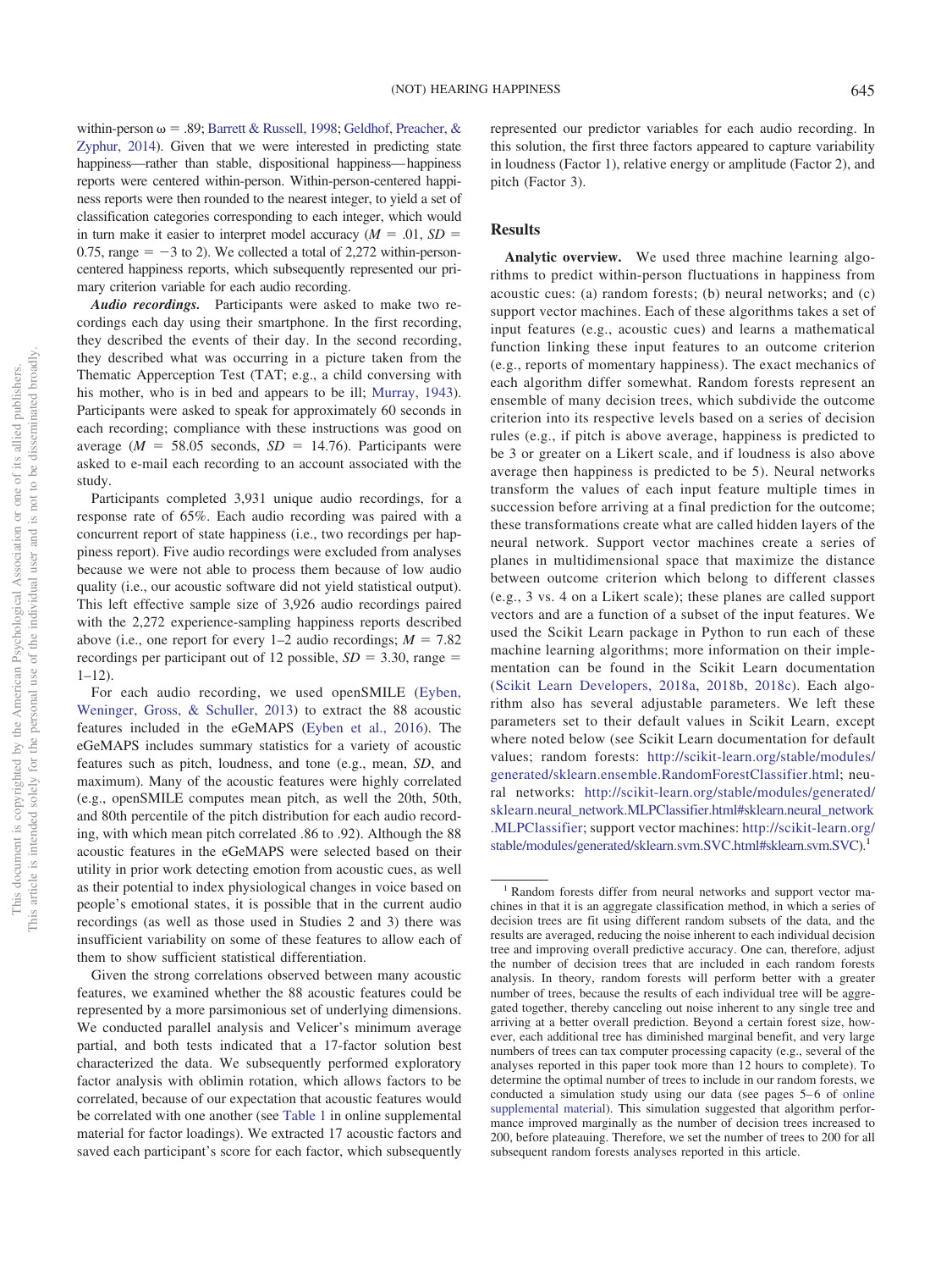These algorithms have several advantages over conventional regression. First, they can handle many predictors at once without succumbing to model overfitting or multicollinearity. This is because each algorithm constructs a function linking the input features to the output criterion on one portion of the data (i.e., the training sample), before testing the predictive value of this function on a separate subset of the data (i.e., the testing sample) to prioritize cross-validation. Second, the algorithms can uncover complex relationships—including interactions among predictors and nonlinear links between predictors and criterion—regardless of whether they are prespecified by the researcher (i.e., a researcher does not have to enter an interaction term into a machine learning model for the algorithm to uncover that interaction).

We carried out each machine learning analysis in the following manner: For each of the 3,926 audio recordings in our data set, the corresponding within-person-centered state happiness report was the criterion variable, and the 17 acoustic factors were the predictor variables. Of the entire set of within-person-centered state happiness reports, 53% (2,075) were rounded to a score of 0 (i.e., average happiness), making this our baseline (i.e., chance) level of accuracy. This is because, if we constructed an algorithm to simply predict 0 for each recording (without using any acoustic information), it would achieve an accuracy of 53%.

For the sake of completeness, we ran two additional analyses for each machine learning algorithm, including (a) one in which we used within-person-centered acoustic factor scores as our predictors rather than raw score acoustic factors (for this model, we used the original within-person-centered state happiness reports as criteria); and (b) one in which we used raw state happiness reports as our criteria rather than within-person-centered happiness reports (for this model, we used the original raw acoustic factor scores as predictors). For this latter analysis, we rounded raw state happiness reports to the nearest integer to yield a succinct set of classification categories. A total of  $42\%$  (1,639) of raw happiness reports were at the scale midpoint of 3, making this our chance level of accuracy in this analysis.

We present results across three metrics: (a) raw accuracy, or the proportion of audio recordings for which the random forests algorithm predicted the correct happiness value; (b) Pearson correlation between the set of algorithm-predicted happiness ratings and self-report happiness ratings; and  $(c)$  Cohen's  $\kappa$  between the set of algorithm-predicted happiness ratings and self-report happiness ratings, which serves as an index of predictive accuracy above and beyond the base rate with which each level of happiness was reported. We also report raw accuracy for each specific integer value of self-report happiness (e.g.,  $-1$  or 0 in the analyses using within-person happiness scores; 2 or 3 in the analyses using raw happiness scores).

Except where noted, all statistics reported below for machine learning models are averages taken from 1,000 bootstrapped analyses, for which we used 10-fold cross-validation to prevent overfitting our model to one subset of our data. We report 95% confidence intervals (CIs) for all statistics, which were computed empirically based on the distribution of these bootstrapped resamples.

**Can we predict state happiness from acoustic features of the voice?** Our ability to predict within-person fluctuations in state happiness from acoustic features of the voice was limited across all three machine learning algorithms (see [Tables 1–3\)](#page-4-0). Mean predictive accuracy for random forests (56%, CI [50%, 61%]), neural networks (49%, CI [45%, 54%]), and support vector machines (53%, CI [48%, 56%]) did not meaningfully exceed chance (53%; recall that chance was set at this value because 53% of all recordings corresponded to a happiness report of 0, or average withinperson centered happiness).

These results indicate that random forests were the bestperforming algorithm of the three we employed. Corroborating this finding, for the random forests algorithm, the Pearson correlation between model-predicted happiness and self-report happiness  $(r =$ .13, CI [.001, .26]) was positive and statistically greater than zero, although it was weak in magnitude. Likewise, Cohen's  $\kappa$  between model-predicted happiness and self-report happiness ( $\kappa = .12$ , CI [.05, .20]) was also positive and statistically greater than zero, but again was weak in magnitude (see [Table 1\)](#page-4-0). This final result indicates that, although the random forests algorithm accurately predicted self-reported state happiness above what would be achieved by base rate information alone, predictive accuracy was weak. In contrast, for both neural networks and support vector machines, the Pearson correlation and Cohen's  $\kappa$  between modelpredicted happiness and self-report happiness were lower than those values observed for random forests, and often did not statistically exceed zero (see [Tables 2](#page-5-0) and [3\)](#page-5-1).

<span id="page-4-0"></span>Table 1

*Random Forests Analyses Predicting State Happiness From Acoustic Features (Study 1)*

| Model description                                    | Accuracy              | Correlation             | к                       |
|------------------------------------------------------|-----------------------|-------------------------|-------------------------|
| Criterion: Within-person-centered happiness          | $56^{\circ}$ [50, 61] | $.13$ [.001, .26]       | $.12$ [ $.05, .20$ ]    |
| Predictors: Raw acoustic features                    |                       |                         |                         |
| Criterion: Within-person-centered happiness          | $53^{\circ}$ [50, 56] | $.05$ [ $-.04, .17$ ]   | $.02$ [ $-.02, .05$ ]   |
| Predictors: Within-person-centered acoustic features |                       |                         |                         |
| Criterion: Raw happiness                             | $48^b$ [44, 51]       | $.21$ [ $.13$ , $.28$ ] | $.16$ [ $.10$ , $.21$ ] |
| Predictors: Raw acoustic features                    |                       |                         |                         |

*Note.*  $N = 3,926$  observations, 502 participants. Entries in each cell represent *M* [95% confidence interval]. Raw: Uncentered scores on a given variable. Within-person-centered: Person-mean centered scores on a given variable. Accuracy: Percentage of audio recordings for which random forests predicted the correct level of happiness. Correlation: Pearson correlation between the set of predicted happiness ratings and self-report happiness ratings.  $\kappa$ : Cohen's  $\kappa$  between the set of predicted happiness ratings and self-report happiness ratings. a When criterion is raw happiness, chance accuracy is 42%.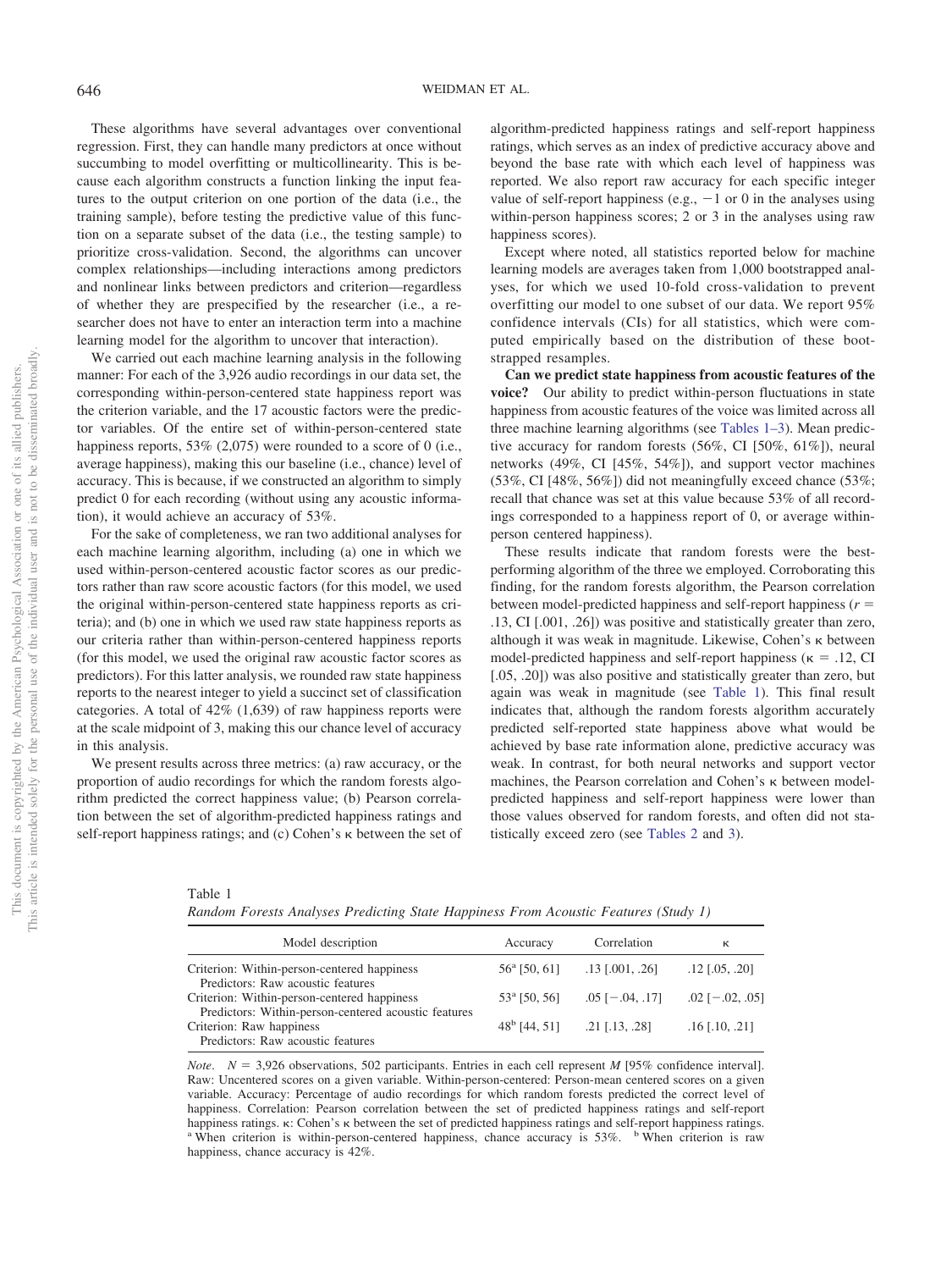<span id="page-5-0"></span>

| Table 2                                                                             |  |
|-------------------------------------------------------------------------------------|--|
| Support Vector Analyses Predicting State Happiness From Acoustic Features (Study 1) |  |

| Model description                                                                                   | Accuracy        | Correlation                                          | к                      |
|-----------------------------------------------------------------------------------------------------|-----------------|------------------------------------------------------|------------------------|
| Criterion: Within-person-centered happiness<br>Predictors: Raw acoustic features                    | $53a$ [48, 56]  | $.01$ [ $-.10, .11$ ]                                | $.01$ [ $-.003, .02$ ] |
| Criterion: Within-person-centered happiness<br>Predictors: Within-person-centered acoustic features |                 | $53^{\circ}$ [46, 57] - 06 [-.13, 04] 001 [.00, 002] |                        |
| Criterion: Raw happiness<br>Predictors: Raw acoustic features                                       | $43^b$ [41, 48] | $.10$ [.01, .18]                                     | $.05$ $[.02, .09]$     |

*Note.*  $N = 3,926$  observations, 502 participants. Entries in each cell represent *M* [95% confidence interval]. Raw: Uncentered scores on a given variable. Within-person-centered: Person-mean centered scores on a given variable. Accuracy: Percentage of audio recordings for which support vector machines predicted the correct level of happiness. Correlation: Pearson correlation between the set of predicted happiness ratings and self-report happiness ratings.  $\kappa$ : Cohen's  $\kappa$  between the set of predicted happiness ratings and self-report happiness ratings. a When criterion is raw happiness, chance accuracy is 42%.

Examining accuracy for each individual happiness value shed additional light on each model's performance. For the random forests algorithms, although accuracy for happiness reports of 0 (i.e., average happiness) was very high (95%, CI [91%, 98%]) accuracy for happiness reports of  $-1$  and 1 was relatively low (10) and 15%, respectively) and accuracy for  $-2$  and 2 was 0% (see [Table 3](http://dx.doi.org/10.1037/emo0000571.supp) of the online supplemental material). Neural networks showed somewhat lower accuracy for happiness reports of 0 (78%, CI [70%, 86%]) but somewhat higher accuracy for happiness reports of  $-1$  and 1 (16 and 21%) and  $-2$  and 2 (3 and 1%; see [Table 5](http://dx.doi.org/10.1037/emo0000571.supp) of the online supplemental material). This pattern suggests that, compared to random forests, neural networks appeared to better predict values of happiness other than average happiness, but this did not result in an overall greater predictive validity when examining mean accuracy, correlation, and  $\kappa$ . In contrast, support vector machines showed extremely high accuracy for happiness reports of 0 (99%) and near-zero predictive accuracy for all other happiness reports  $\left( \langle 3\% \rangle \right)$  see [Table 4](#page-10-0) of the online supplemental material). This pattern suggests that, compared with random forests and neural networks, support vector machines provided little predictive validity aside from consistently predicting that people felt average levels of state happiness.

Recall that "accuracy" here is defined as when the model predicts the same value of happiness as was given via self-report.

When accuracy is calculated for a given value of self-reported happiness, it partly reflects the frequency with which the algorithm predicted this value, so high accuracy could be achieved simply by an algorithm that always predicts this value (though this would lead to low accuracy for other values of self-reported happiness). Given that 0 was by far the most commonly reported happiness level and was itself reported for over half of the recordings (53%), the high accuracy for this happiness level across all three algorithms could reflect genuine insight provided by the acoustic features (i.e., most people sound about average in terms of happiness at most moments) or it could simply reflect the model frequently predicting the modal happiness level because of the absence of useful distinguishing information (i.e., using base rate information). Our data do not allow us to answer this question.

**Does the random forests analysis perform better with all within-person-centered information or all raw score information?** We next examined whether accuracy indices were higher in machine learning models that relied on (a) within-person-centered predictors and criteria or (b) raw score predictors and criteria (see [Tables 1–3\)](#page-4-0). Across each machine learning algorithm, all three accuracy indices were descriptively *lower* in a model in which within-person-centered acoustic features were used as predictors and within-person-centered happiness reports were used as criteria (e.g., for random forests models, accuracy =  $53\%$ , CI [ $50\%$ ,  $56\%$ ];

<span id="page-5-1"></span>

| Table 3                                                                             |  |  |  |  |
|-------------------------------------------------------------------------------------|--|--|--|--|
| Neural Network Analyses Predicting State Happiness From Acoustic Features (Study 1) |  |  |  |  |

| Model description                                                                | Accuracy              | Correlation                          | к                       |
|----------------------------------------------------------------------------------|-----------------------|--------------------------------------|-------------------------|
| Criterion: Within-person-centered happiness                                      | $49^{\circ}$ [45, 54] | $.06$ [ $-.03, .16$ ]                | $.09$ $[.03, .15]$      |
| Predictors: Raw acoustic features<br>Criterion: Within-person-centered happiness | $48^{\circ}$ [43, 54] | $.05$ [ $-.05, .15$ ]                | $.04$ [ $-.02, .11$ ]   |
| Predictors: Within-person-centered acoustic features<br>Criterion: Raw happiness |                       | $41^{\rm b}$ [35, 47] .17 [.06, .28] | $.12$ [ $.04$ , $.20$ ] |
| Predictors: Raw acoustic features                                                |                       |                                      |                         |

*Note.*  $N = 3,926$  observations, 502 participants. Entries in each cell represent *M* [95% confidence interval]. Raw: Uncentered scores on a given variable. Within-person-centered: Person-mean centered scores on a given variable. Accuracy: Percentage of audio recordings for which neural networks predicted the correct level of happiness. Correlation: Pearson correlation between the set of predicted happiness ratings and self-report happiness ratings.  $\kappa$ : Cohen's  $\kappa$  between the set of predicted happiness ratings and self-report happiness ratings. a When criterion is raw happiness, chance accuracy is 42%.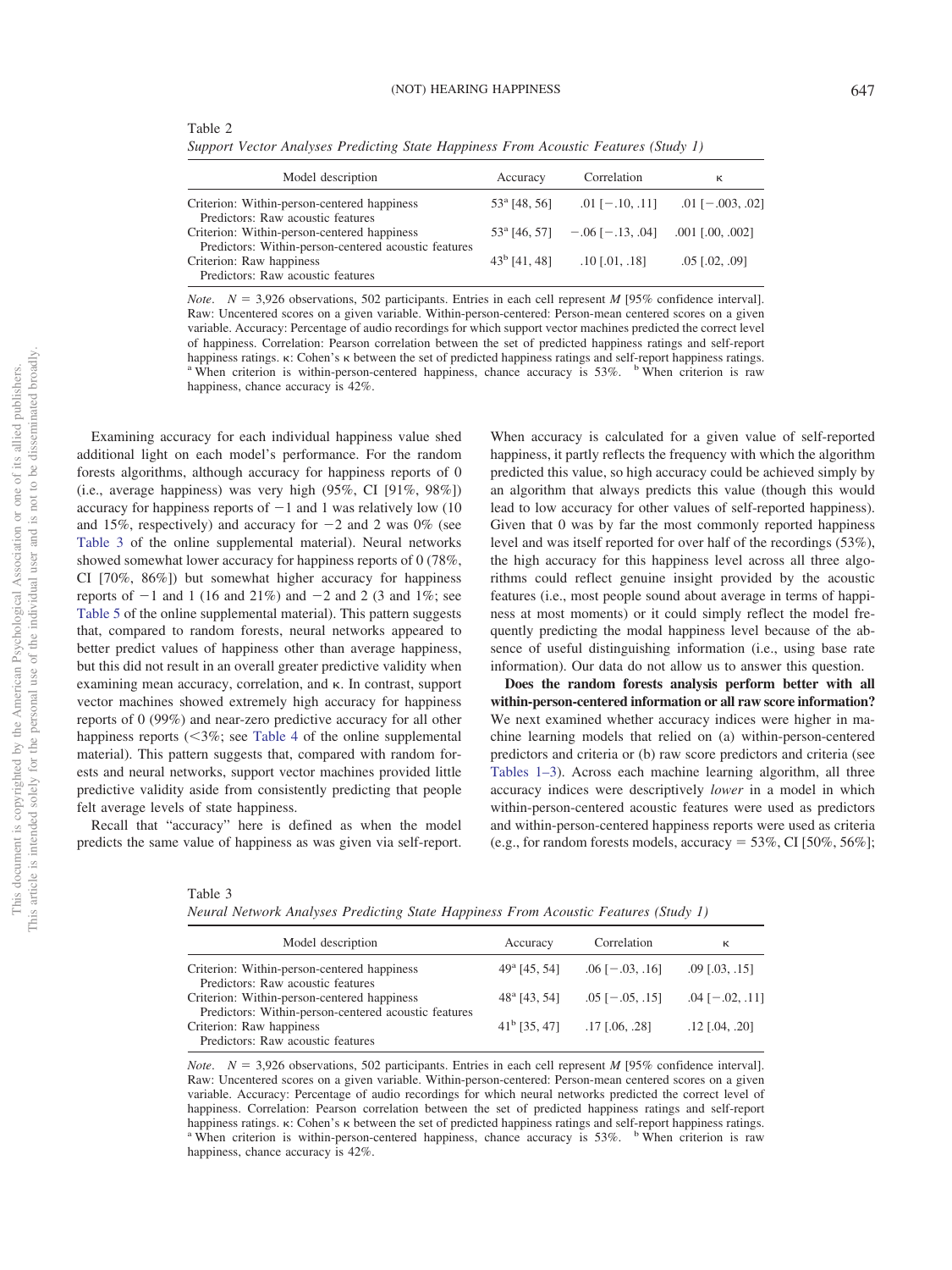$r = .05$ , CI [ $-.04, .17$ ];  $\kappa = .02$ , CI [ $-.02, .05$ ]) compared with primary model (e.g., for random forests models, accuracy  $= 56\%$ , CI [50%, 61%];  $r = .13$ , CI [.001, .26];  $\kappa = .12$ , CI [.05, .20]).

On the other hand, across each machine learning algorithm, all three accuracy indices were descriptively *higher* relative to chance in a model in which raw happiness reports were used as a criterion compared to our primary acoustic model (e.g., for random forests models, accuracy - 48%, CI [44%, 51%]; *r* - .21, CI [.13, .28];  $\kappa = .16$ , CI [.10, .21]; recall that chance accuracy for this model was 42%). This suggests that our machine learning algorithms provided a small amount of predictive insight into state happiness when they used between-person (rather than purely within-person) variation in happiness and acoustic features. In the case of random forests models, the observed correlation between algorithm-predicted and self-reported happiness was  $r = .21$ , equivalent to a moderate (and typical) effect size in social psychology [\(Richard, Bond, &](#page-15-23) [Stokes-Zoota, 2003\)](#page-15-23), and significantly greater than the correlation produced by our primary random forests model. Furthermore, this correlation, as well as both the raw accuracy (48%) and  $\kappa$  ( $\kappa$  = .16) produced by this random forests model, were above-chance. Although these findings do not speak to our primary research question of whether it is possible to predict within-person fluctuations in state happiness from acoustic analysis, they do testify to the overall validity of the machine learning algorithms employed in this study: This method is capable of uncovering a link between acoustic features and happiness when it is given sufficient information (in this case, information pertaining to between-person variability).

**Ruling out alternative explanations for a null effect.** Given that we found limited evidence for a predictive link between acoustic features and within-person fluctuations in state happiness, we ran several additional analyses to rule out artifactual explanations for these null effects. We selected random forests for the majority of these analyses, as well as analogous tests in Studies 2 and 3, because it was consistently the best-performing machine learning algorithm in our primary analyses.

First, we examined if the null effects were because of a limitation in the type of acoustic features we extracted from the audio recordings. Although the eGeMAPS is a relatively parsimonious set of features—it consists of select acoustic features that have been empirically or theoretically linked with emotion—it is possible that a broader set of acoustic features might yield more insight into within-person fluctuations in momentary happiness. We therefore reran our primary analyses using the 2016 Interspeech Computational Paralinguistic Challenge set of 6,737 acoustic features. The Computational Paralinguistic Challenge is held annually at the Interspeech conference on spoken language processing. Importantly, prior Interspeech Challenge feature sets have been shown to slightly out-perform the eGeMAPS at detecting levels of emotional valence (analogous to levels of happiness) from audio recordings [\(Eyben et al., 2016\)](#page-14-9). The 2016 Interspeech feature set is the most recent set available for use in openSMILE. Therefore, we reran our machine learning analyses using these acoustic features as predictors.

Second, we tested whether the limited predictive accuracy we observed was because of our decision to round within-person happiness reports to the nearest integer, which could conceivably result in the loss of valuable information. To address this issue, we reran the random forests analyses reported above while using

continuous, nonrounded, within-person-centered happiness reports as our criteria (random forests can be implemented for continuous outcomes; [https://scikit-learn.org/stable/modules/generated/](https://scikit-learn.org/stable/modules/generated/sklearn.ensemble.RandomForestRegressor.html) [sklearn.ensemble.RandomForestRegressor.html\)](https://scikit-learn.org/stable/modules/generated/sklearn.ensemble.RandomForestRegressor.html).

Third, we examined if the null effects were because of a limitation in the type of audio recordings we used. In Study 1, we combined audio recordings in which participants described the events of their day and those in which participants described a relatively neutral picture in a single analysis so as to maximize statistical power. Yet, it is possible that descriptions of neutral pictures contain little signal relevant to state happiness—particularly compared with descriptions of the events of participants' days (e.g., that may have included both happy and sad events)—and, therefore, that using them in our machine learning analysis artificially lowered accuracy. To address this issue, we reran our primary analysis separately for each type of audio recording.

Finally, we tested whether the null effects were because of a limitation in machine learning analyses. Our rationale for using machine learning was that these algorithms can find more nuanced links between predictor and outcome variables compared with regression models typically used by psychologists. Yet, in light of its poor performance, machine learning algorithms may not have been the optimal analysis for the task of predicting state happiness from acoustic features. To address this issue, we examined two alternative analytic approaches for predicting state happiness from acoustic features: (a) conventional regression and correlation and (b) asking humans.

*Analyses with a larger set of acoustic features.* We reran our primary machine learning analyses with all three algorithms, predicting within-person state happiness reports from raw score acoustic features taken from the 2016 Interspeech Challenge set. Unlike in our machine learning analyses using the eGeMAPS, we did not use factor analysis to reduce the dimensionality of the Interspeech feature set, because the number of features  $(N =$ 6,737) was greater than the number of cases in our data set  $(N =$ 3,926). Mean predictive accuracy for random forests (53%, CI [50%, 57%]), neural networks (40%, CI [16%, 59%]), and support vector machines (53%, CI [48%, 57%]) did not meaningfully exceed chance (53%) nor did these accuracy values exceed those found when the eGeMAPS acoustic features were used as predictors (see Tables  $1-3$ ). Pearson correlations and Cohen's  $\kappa$  between algorithm-predicted happiness and self-reported happiness were small in magnitude and did not exceed those found when the eGeMAPS were used as predictors (random forests:  $r = .03$ , CI  $[-.08, .13]$ ;  $\kappa = .03$ , CI [.002, .06]; neural networks:  $r = -.001$ , CI  $[-.13, .13]$ ;  $\kappa = .00$ , CI  $[-.02, .02]$ ; support vector machines:  $r = .06$ , CI [.06, .07];  $\kappa = .001$ , CI [.00, .01]).<sup>2</sup> These results suggest that the limited predictive validity found in our primary analyses was not because of a limitation in the relatively parsimonious eGeMAPS feature set.

*Analyses with continuous outcome measure.* We reran our primary analyses using the random forest regression algorithm, predicting within-person state happiness reports from raw score acoustic features. In this analysis, state happiness reports were left in their original continuous form and were not rounded to the

<sup>2</sup> Support vector machines analyses were run with 100 bootstrapped resamples because of limitations on computer processing capacity.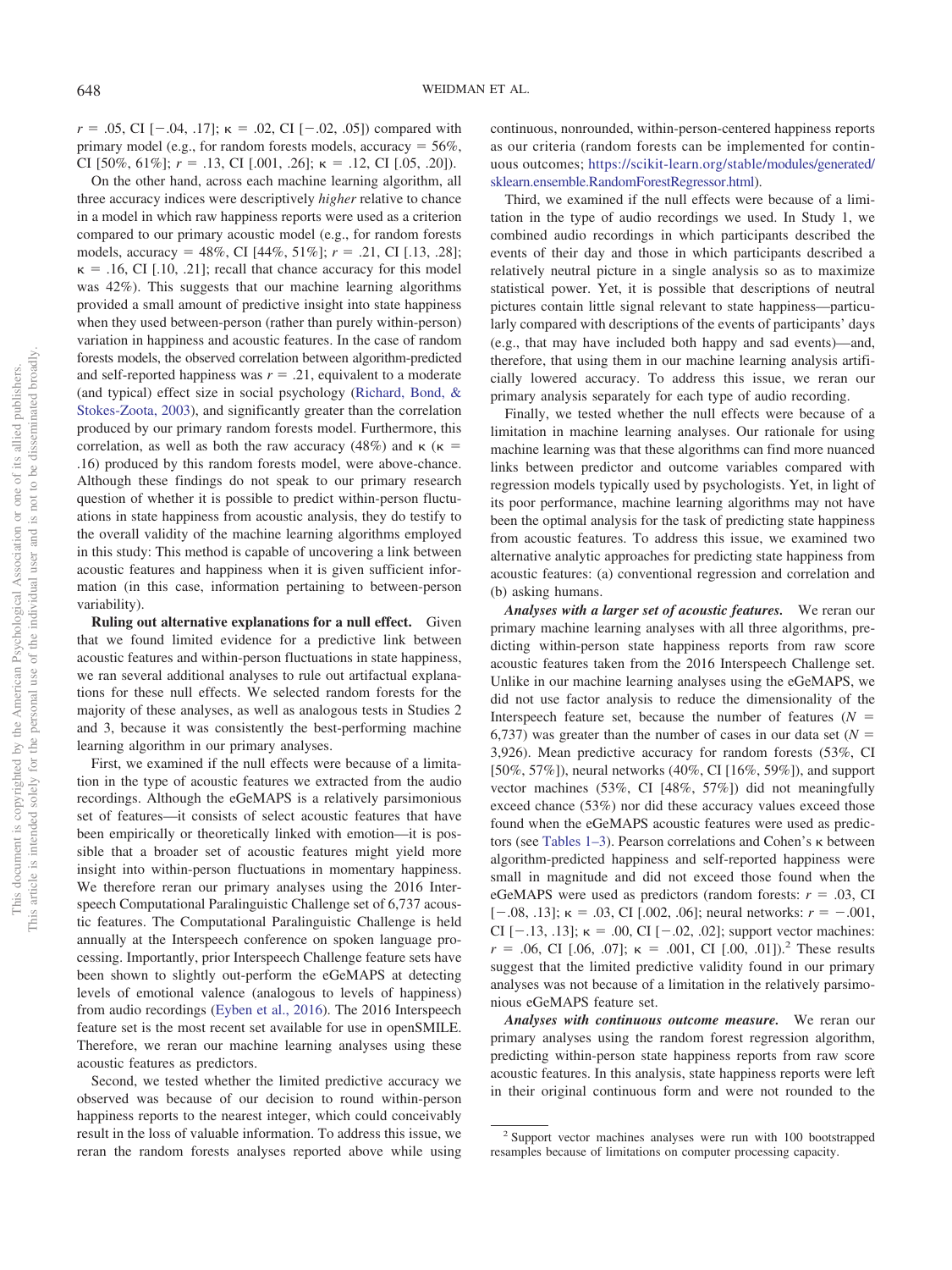nearest integer. This analysis yielded little predictive insight (mean adjusted  $R^2 = .01$ , CI  $[-.02, .03]$ ), indicating that the acoustic features explained an average of only 1% of the variance in state happiness when correcting for the large number of predictors in the model. This finding suggests that the limited predictive accuracy observed above was not due to our decision to round happiness scores to the nearest integer.

*Analyses with different types of audio recordings.* We reran our primary random forests model separately for audio recordings involving descriptions of the events of participants' days and audio recordings involving descriptions of neutral pictures  $(n = 1,963)$ observations for each type). Each accuracy index was higher for our original acoustic model that included both types of recordings  $(\text{accuracy} = 56\%, \text{CI} [50\%, 61\%]; r = .13, \text{CI} [.001, .26]; \kappa = .12,$ CI [.05, .20]) compared with an acoustic model with only recordings of the participant retelling the day's events (accuracy  $= 51\%$ , CI [47\%, 55\%];  $r = -.03$ , CI [-.18, .13];  $\kappa = .00$ , CI [-.05, .05]) or an acoustic model with only recordings of the participant describing a picture (accuracy =  $51\%$ , CI [42\%,  $56\%$ ];  $r = -.01$ , CI  $[-.14, .19]$ ;  $\kappa = .01$ , CI  $[-.04, .07]$ ). Of course, by examining only one type of recording, we cut our sample size in half, and random forests analyses perform better with larger sample sizes because they have more information with which to learn classification distinctions. Yet, these analyses do suggest that the relative lack of predictive accuracy we observed in our primary analysis above was not because of a disproportionate lack of signal in either the daily events or picture recordings.

*Can conventional analyses better predict state happiness from acoustic features?* To answer this question, we performed two analyses. For each of these analyses, we did not round withinperson-centered state happiness reports to the nearest integer, because general linear models are typically used with continuous outcome measures.

First, to test whether the entire set of acoustic features could collectively provide insight into state happiness, we predicted within-person-centered state happiness reports from the 17 acoustic factors that we used as predictor variables in our machine learning models, using multilevel modeling to account for the fact that state happiness reports were nested within days (i.e., participants made one state happiness report each day, which corresponded to up to two audio recordings made at the same experience-sampling assessment), and days were nested within participants. We compared a baseline model (i.e., that included only a random intercept as well as a fixed and random slope to account for any possible effect of the day on which each recording was completed) with an acoustic model (i.e., in which the 17 acoustic factors were added to the baseline model as predictors). To index model fit, we used the Akaike's Information Criterion (AIC), which penalizes more complex models and for which smaller values indicate better fit; the AIC for the acoustic model (8,133.5) was higher than for the baseline model (8,001.4), This result suggests that acoustic factors did not improve our ability to predict state happiness. To provide an estimate of effect size, we calculated approximate  $R^2$ , a statistic that reflects the proportion of reduction in the residual variance between the baseline and acoustic model [\(LaHuis, Hartman, Hakoyama, & Clark, 2014\)](#page-15-24). Residual variance was  $\sigma^2 = .398$  in the baseline model and  $\sigma^2 = .397$  in the acoustic model, indicating that adding acoustic features to the model reduced residual variance by only .002%.

Next, to test whether individual acoustic features were predictive of state happiness, we computed the bivariate correlations between scores on each of the 88 acoustic features and withinperson-centered state happiness reports. These correlations were very weak (average absolute value:  $r = .02$ ,  $SD = .02$ ; range =  $-.06$ to .05; see [Table 6](http://dx.doi.org/10.1037/emo0000571.supp) of the online supplemental material). When applying a Bonferroni correction to account for the large number of correlations we tested ( $\alpha = .05/88 = .0006$ ), only one of these 88 correlations remained significant, even though with our large sample size any correlation greater than  $1.054$  was significant. This single significant correlation was between mean momentary happiness and mean jitter (i.e., the extent to which pitch fluctuates in consecutive speech periods;  $r = -.06$ ,  $p = .0004$ ). The strongest predictors of momentary happiness were mean jitter, mean mel-frequency cepstral coefficient 1 ( $r = .05$ ), and seven features with absolute value correlations of  $r = .04$  (e.g., *SD* of pitch, *SD* of jitter, and harmonics-tonoise ratio).

Together, these results suggest that conventional multilevel regression and correlational analyses involving the total set of acoustic features, as well as individual acoustic features, provide almost no insight into the link between vocal acoustics and state happiness, indicating that our failure to find substantial predictive accuracy when using machine learning algorithms was not because of a limitation inherent to this type of analysis.

*Can human coders better predict state happiness from acoustic features?* To test this question, we randomly selected a subset of 203 acoustic recordings drawn from 25 participants (5% of the total sample). Two research assistants were briefed on the procedure for the study, and each was then asked to predict the withinperson-centered level of state happiness that corresponded to each recording in the subset (i.e.,  $-2$  to 2). We made every effort to provide coders with all of the information that a computer could conceivably use to inform a machine learning analysis. Participants were given base rate information responses across the sample (e.g., they were told that over half of the recordings corresponded to a happiness report of 0) and were encouraged to use this information when making their predictions. More important, the distribution of state happiness reports in this subsample did not significantly differ from the distribution of the overall sample  $(-2)$ : 2 recordings/1%;  $-1$ : 48 recordings/24%; 0: 103 recordings/51%; 1: 50 recordings/25%; 2: 0 recordings/0%;  $\chi^2(4) = 4.71$ ,  $p = .45$ ). Coders were also instructed to listen to all recordings made by a single participant once before listening a second time to make their predictions; these instructions were meant to allow participants to better estimate state happiness around each participants' mean. Of course, the human coders also had access to information that the computer did not have, namely the content of participants' speech; in light of some work showing that the words people use are indicative of emotion (e.g., [Tackman et al., 2018;](#page-15-25) cf., [Sun,](#page-15-26) [Schwartz, Son, Kern, & Vazire, 2018\)](#page-15-26), we would predict that this imbalance should provide human coders with an advantage over the machine learning algorithm (see page 12 of [online supplemen](http://dx.doi.org/10.1037/emo0000571.supp)[tal material](http://dx.doi.org/10.1037/emo0000571.supp) for full coding instructions).

Each coder performed poorly at this task. Predictive accuracy was 40 and 38% for the two coders, respectively, which is well below chance in this subset of audio recordings (i.e., 51%), as well as well below the predictive accuracy achieved by our random forests and neural network models (56 and 53%, respectively). Cohen's  $\kappa$  between self-report happiness reports and each coder's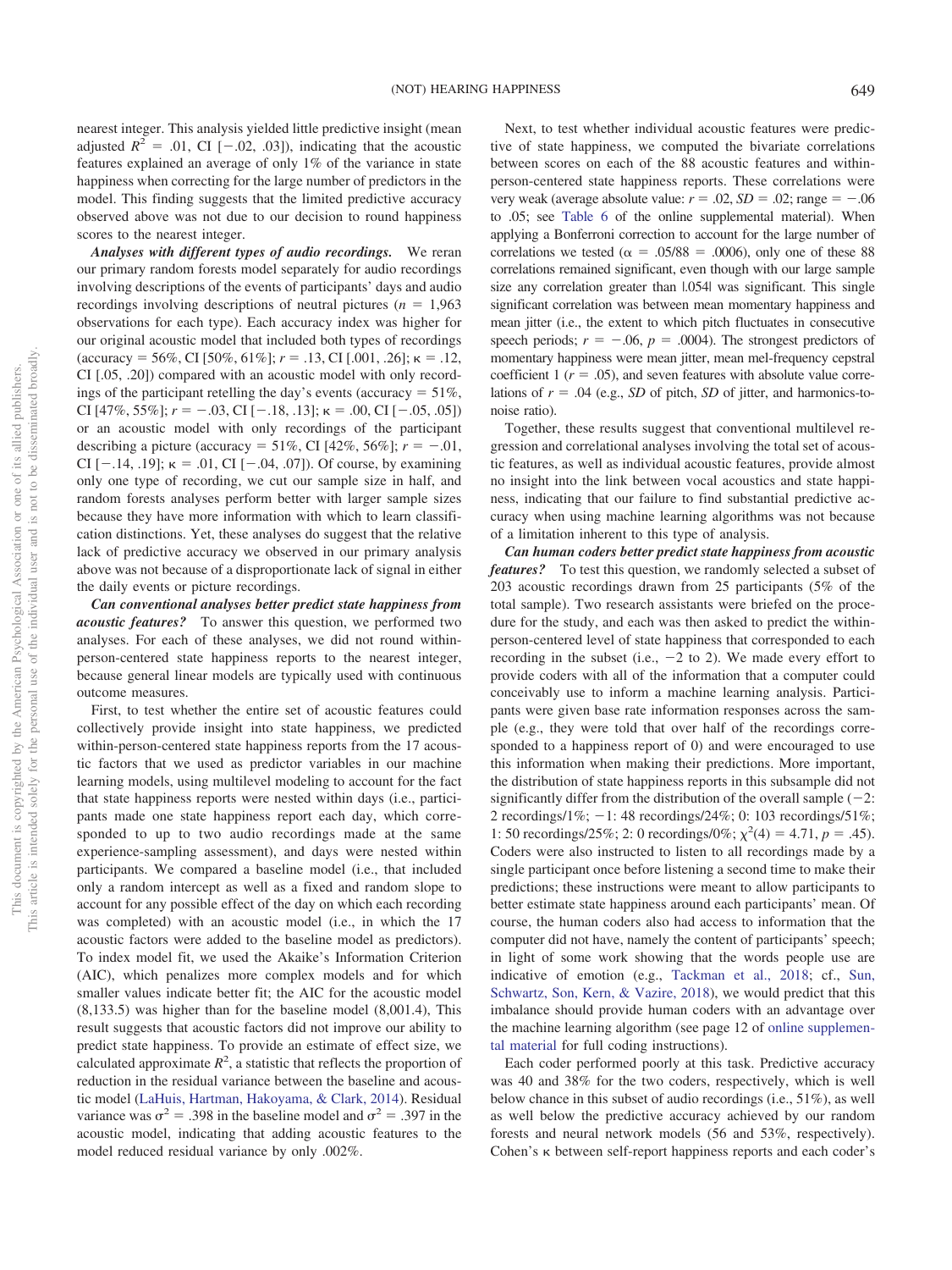set of predicted happiness reports were below zero ( $\kappa s = -.05$ and  $-.08$ ) and Pearson correlations between self-report and predicted happiness reports were near-zero ( $rs = -.02$  and .04). Each of these results indicated worse performance than our random forests and neural network models, and analogous performance to our support vector machine models (see [Tables 1](#page-4-0)[–3\)](#page-5-1). Furthermore, although coders were much less accurate than each machine learning algorithm at predicting happiness levels of 0 (i.e., average happiness; average coder accuracy  $= 66\%$ ; machine learning accuracies  $= 78$  to .99%), accuracy at all other happiness levels did not significantly differ between coders and the machine learning algorithms.

These results together suggest that human coders were no better than our machine learning algorithms at predicting state happiness from acoustic features of the voice. If anything, human coders performed worse at this task than machine learning algorithms, primarily because they made less use of base rate information, leading to poorer accuracy at classifying average levels of state happiness. These results do not imply that the computer was substantially better than humans at predicting state happiness after all, our machine learning analyses yielded very weak predictive accuracy on the whole—nor do they imply that human coders could never "hear happiness" in acoustic recordings under any circumstances. These results do suggest, however, that humans did not have any insight into people's relative state-level happiness based on what they said and how they said it in this sample of recordings and that our failure to find substantial predictive accuracy was, therefore, not because of a limitation in the machine learning analyses we used.

#### **Study 2**

In Study 1, we found little evidence that within-person fluctuations in state happy mood can be predicted from acoustic vocal features, using multiple machine learning algorithms, multiple acoustic feature sets, and both categorical and continuous happy mood reports as outcomes. Neither conventional regression analyses nor human coders provided more insight into state happy mood than did machine learning algorithms. Yet, in analyses that relied on between-person variance, machine learning algorithms yielded well-above-chance prediction of state happy mood from acoustic features—and effect sizes comparable to what is typically seen in social psychology—testifying to the validity of this analytic method when sufficient signal is available.

However, our ability to predict state happy mood could have been limited by the number of cases used to train our machine learning algorithms—with larger sample sizes, these algorithms have more opportunities to learn what distinguishes happier or unhappier mood. In light of this possibility, in Study 2 we harnessed an independent data set of audio recordings that was nearly 18 times as large as that which we used in Study 1.

#### **Method**

**Participants.** Our sample was taken from a large study in which 63,827 individuals provided experience-sampling reports of happiness and voice samples across an average of 30 days using a multiplatform smartphone application. Our final sample consisted of 19,412 participants ( $M_{\text{age}} = 26.96$ ,  $SD = 9.34$ ; 63% women; 91% French, 4% Belgian, 3% Swiss, 2% Other). Procedures for this study received ethical approval from the University Pompeu Fabra, Barcelona, Institutional Review Board.

**Procedure.** Participants volunteered for the study by downloading "58 seconds," a free mobile application for iPhone and Android phones dedicated to measuring various aspects of users' well-being through short questionnaires presented at random times throughout the day. At initial signup, participants answered demographic questions including gender, age, and country of residence. Next, participants were asked which days of the week and within what time windows they wished to receive questionnaire requests  $(default = 7 days/week from 9:00 a.m. to 10:00 p.m.).$  Participants could also customize the number of daily questionnaire requests they wanted to receive (default  $=$  4, minimum  $=$  1, maximum  $=$ 12). The application algorithm divided each participant's day into a number of intervals equal to the number of samples to be requested, and a random time was chosen within each interval. The minimum time between two questionnaires was set to 1 hour and random sampling was ensured through a notification system that did not require users to be connected to the Internet. New times were generated each day and were independently randomized for each participant. At each of these times, participants received a notification on their mobile phone informing them that a new questionnaire was available; some of these questionnaires included our two key tasks: reporting state happiness and making an audio recording.

*State happiness.* Participants were asked to rate their current happiness on a slider from 0 (*very unhappy*) to 100 (*very happy*;  $M = 63.4$ ,  $SD = 23.8$ ). Note that this measure differs conceptually from that used in Study 1 (and Study 3) in that it represents happiness bimodally (i.e., running from extreme unhappiness to extreme happiness) rather than unimodally (i.e., running from lack of happiness to extreme happiness). As in Study 1, however, these state happiness reports were within-person-centered, rounded to the nearest multiple of 10 and divided by 10 (e.g., a score of 53 became 5, whereas a score of 58 became 6;  $M = .04$ ,  $SD = 1.42$ ; range:  $-9$  to 8). We obtained 1,541,097 state happiness reports across the entire study.

*Audio recordings.* Participants were asked to provide a voice sample by recording directly to the app the following sentence: *"Ceci est un échantillon de ma voix aujourd'hui"* [In English: "*This is a sample of my voice today*"]. We obtained 99,207 audio recordings across the entire study.

Because of a technical error, for each audio recording we retained accurate date stamps but not accurate time stamps. To ensure that state happiness reports and audio recordings were made at the same time, we selected all pairs of state happiness reports and audio recordings that were unique to one participant and one day. For example, if a participant made only one state happiness report and one audio recording on February 17, 2013, we could be certain that these events occurred at the same time point, and this data point would be included in our analysis. In contrast, if the same participant had made two state happiness reports and two audio recordings on that same day, we could not determine which state happiness report corresponded to which audio recording, and these data points would not be included in our analysis. This criterion left us with 71,166 pairs of corresponding state happiness reports and audio recordings.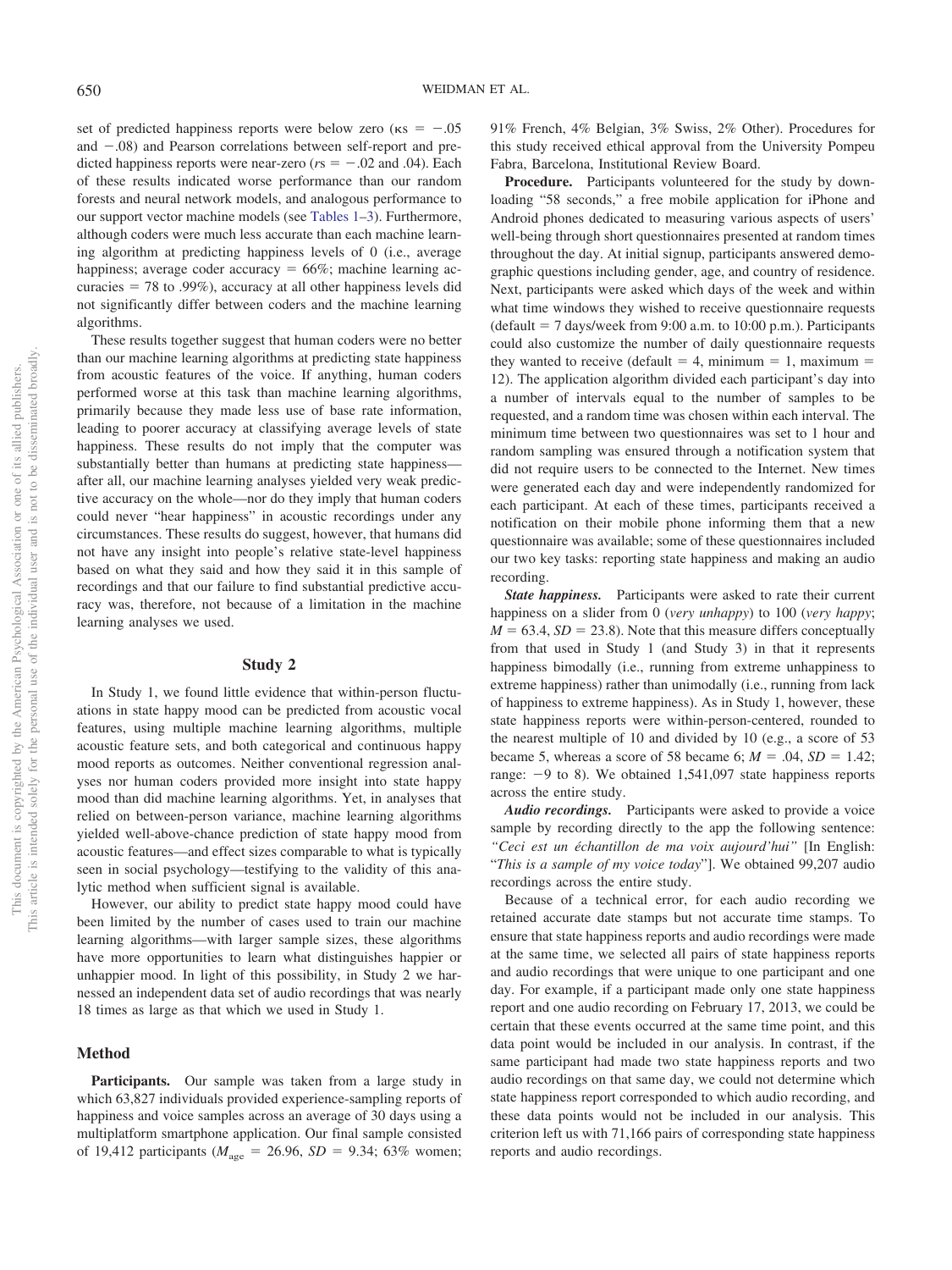As in Study 1, we used openSMILE to extract the 88 acoustic features included in the eGeMAPS from these 71,166 audio recordings. There were 157 (0.2%) recordings that could not be read by openSMILE, leaving 71,009 recordings for inclusion in our analysis ( $M = 3.66$  per participant;  $SD = 4.31$ ). As in Study 1, we found that a 17-factor solution best characterized these 88 features (see [Table 7](http://dx.doi.org/10.1037/emo0000571.supp) in online supplemental material for factor loadings). We again saved each participant's score for each of these 17 factors to use as our primary predictor variables. As in Study 1, two of the first three factors in this solution appeared to reflect variability in loudness (Factor 1) and pitch (Factor 2), whereas Factor 3 showed its highest loading from a feature capturing the rate of speech per second in the recording.

## **Results**

**Analytic overview.** We followed the same analytic strategy as in Study 1, with the following exceptions. First, of the entire set of within-person-centered state happiness reports, 39% (27,716) were rounded to a score of 0 (i.e., average happiness), making this our chance level of accuracy for analyses involving within-personcentered happiness reports. Second, 23% (16,307) of raw state happiness reports were rounded to 5, which was the most frequently reported happiness level, making this our chance level of accuracy for analyses involving raw happiness reports.

**Can we predict state happiness from acoustic features of the voice?** Predictive accuracy was again weak, even more so than in Study 1 (see Tables  $4-6$ ). Mean predictive accuracy did not exceed chance (39%) for random forests (38.6%, CI [37.9%, 39.5%]), neural networks (38.8%, CI [37.9%, 39.7%]), or support vector machines (39.0%, CI [38.5%, 40.0%]).<sup>3</sup> For the random forests algorithm, Cohen's  $\kappa$  between model-predicted and selfreported happiness scores did exceed zero but was extremely small in magnitude ( $\kappa = .007$ , CI [.002, .012]). However, Cohen's  $\kappa$  for neural networks and support vector machines did not statistically exceed zero  $(\kappa's = .002$  and .000, respectively) and across each algorithm, the Pearson correlation between model-predicted and selfreported happiness did not exceed zero ( $r<sub>s</sub> < .005$ ). Furthermore, although accuracy for happiness reports of 0 (i.e., average happiness) was near ceiling for each algorithm ( 96%)—possibly indicating use of base-rate information—accuracy for all other happiness levels was less than 4% and frequently was 0% (see [Tables 8](http://dx.doi.org/10.1037/emo0000571.supp) [–10](http://dx.doi.org/10.1037/emo0000571.supp) of the online supplemental material). Unlike Study 1, we did not observe large or meaningful differences in predictive accuracy across machine learning models that relied on within-person centered happiness reports and acoustic features or on raw happiness reports and acoustic features (see [Table](http://dx.doi.org/10.1037/emo0000571.supp) [8](http://dx.doi.org/10.1037/emo0000571.supp) [–10](http://dx.doi.org/10.1037/emo0000571.supp) of the online supplemental material).

**Ruling out alternative explanations for a null effect.** As in Study 1, we tested whether our decision to round happiness reports to the nearest integer hindered our ability to gain predictive insight into state happiness. Results again showed that random forests analyses using continuous happiness reports as a criterion did not yield meaningful predictive accuracy (see pages 20 –21 of [online](http://dx.doi.org/10.1037/emo0000571.supp) [supplemental material\)](http://dx.doi.org/10.1037/emo0000571.supp). Also, as in Study 1, we tested whether conventional regression and correlation provided more insight into the link between acoustic features and state happiness. Results again showed that the entire set of acoustic factors, as well as

individual acoustic features, did not provide insight into momentary happiness (see pages 21–22 of [online supplemental material\)](http://dx.doi.org/10.1037/emo0000571.supp).4

## **Study 3**

In Studies 1 and 2, we found little evidence that state happy mood (measured both unimodally and bimodally) could be predicted from acoustic vocal features regardless of the type of audio used (i.e., 1-minute monologues and single-sentence utterances). These findings emerged even when we used a sample size of over 71,000 recordings to train our machine learning models (Study 2). Across both studies, conventional analyses provided no insight into state happy mood than machine learning.

However, it is possible that acoustic vocal features alone are not the best acoustic source to use for the goal of predicting state happy mood. The activities people engage in are linked to their state happy mood (e.g., [Kahneman, Krueger, Schkade,](#page-14-14) [Schwarz, & Stone, 2004\)](#page-14-14) and many activities could shape an individual's ambient acoustic environment (e.g., socializing [vs. being alone] could increase the loudness of an audio recording). In light of this possibility, in Study 3 we tested whether we could predict state happy mood using audio recordings that involved all ambient sounds including the participants' speech, other people's speech, and sounds that naturally occurred in participants' environment.

## **Method**

**Participants.** Four-hundred and thirty-four students from Washington University in St. Louis enrolled in the Personality and Interpersonal Roles Study (PAIRS; [Vazire et al., 2017\)](#page-16-4). Participants were compensated with money and entry into a lottery (with a higher chance of winning if they completed more ESM reports). The final sample with usable audio for this study included 283 participants (68% women;  $M_{\text{age}} = 19.10, SD = 1.73$ ; 54% Caucasian, 25% Asian, 10% Black, 6% Hispanic; 5% Other). Note that portions of this data (i.e., the same participants, audio recordings, and happiness reports) have been used in other papers to test hypotheses that differ from the ones tested in the present article (e.g., [Edwards & Holtzman, 2017;](#page-14-15) [Sun et al., 2018;](#page-15-26) [Wilson,](#page-16-5) [Thompson, & Vazire, 2017;](#page-16-5) see [online supplemental material](http://dx.doi.org/10.1037/emo0000571.supp) for full list of papers that have used the PAIRS data set). Procedures for collection of the PAIRS data set received ethical approval from the Washington University in St. Louis Institutional Review Board.

**Procedure.** The current study was part of a larger project, for which a complete list of measures is available at [https://osf.io/](https://osf.io/akbfj/) [akbfj/.](https://osf.io/akbfj/) Participants completed an initial lab assessment during which they reported demographics and a one-item trait happiness

<sup>3</sup> Support vector machines analyses were run with 50 bootstrapped resamples because of limitations in computer processing capacity. <sup>4</sup> Unlike Study 1, we did not conduct analyses with the Interspeech

Challenge feature set because of limitations in computer processing capacity. Also, unlike Study 1, we did not conduct an analysis with human coders. However, given the extremely brief nature and homogeneous content of the audio recordings used in Study 2, as well as the near-zero predictive accuracy we observed in our primary machine learning models, we deemed it extremely unlikely that either of these analyses would yield predictive accuracy into state happy mood.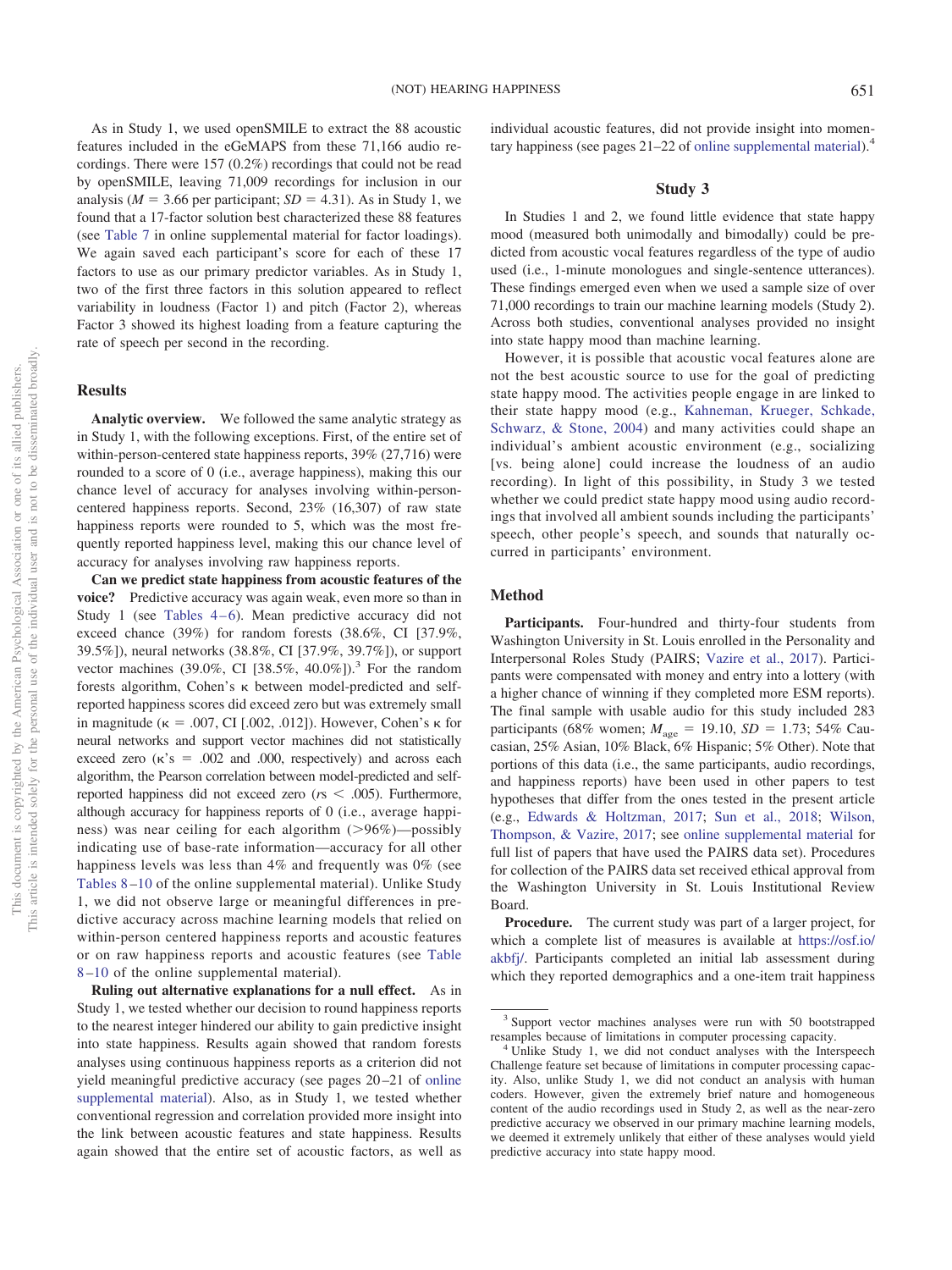<span id="page-10-0"></span>Table 4

*Random Forests Analyses Predicting Happiness From Acoustic Features (Study 2)*

| Model description                                                                                                     | Accuracy                         | Correlation                                           | к                     |
|-----------------------------------------------------------------------------------------------------------------------|----------------------------------|-------------------------------------------------------|-----------------------|
| Criterion: Within-person-centered happiness<br>Predictors: Raw acoustic features                                      |                                  | $38.6^{\circ}$ [37.5, 39.5] $-.001$ [ $-.027, .026$ ] | $.007$ $[.002, .012]$ |
| Criterion: Within-person-centered happiness                                                                           | 38.2 <sup>a</sup> [36.9, 39.2]   | $.017$ [ $-.007, .041$ ] $.027$ [ $.017, .036$ ]      |                       |
| Predictors: Within-person-centered acoustic features<br>Criterion: Raw happiness<br>Predictors: Raw acoustic features | $22.3^{\mathrm{b}}$ [21.5, 23.2] | $.111$ $[.091, .129]$                                 | $.024$ [.016, .031]   |

*Note.*  $N = 71,009$  observations, 19,412 participants. Entries in each cell represent *M* [95% confidence interval]. Raw: Uncentered scores on a given variable. Within-person-centered: Person-mean centered scores on a given variable. Accuracy: Percentage of audio recordings for which random forests predicted the correct level of happiness. Correlation: Pearson correlation between the set of predicted happiness ratings and self-report happiness ratings.  $\kappa$ : Cohen's  $\kappa$  between the set of predicted happiness ratings and self-report happiness ratings. a When criterion is raw happiness, chance accuracy is 23%.

measure ("I am someone who is happy",  $1 = disagree \ strongly,$  $8 =$  *neither agree nor disagree*,  $15 =$  *agree strongly*;  $M = 11.35$ ,  $SD = 2.71$ ). For the next two weeks, a subset of participants completed ESM measures of happiness up to four times per day, while wearing an unobtrusive audio recording device (the EAR) for the first  $6 - 8$  days.

*State happiness.* Four times per day for 14 days, participants received a text message notification and were emailed a link to a survey that contained a one-item measure of their happiness in the target hour ("From [11 a.m.–noon/2 p.m.–3 p.m./5 p.m.– 6 p.m./8 p.m.–9 p.m.], how happy were you?";  $1 = not at all$ ,  $3 = neither$  $agree\ nor\ disagree, 5 = very; M = 3.45, SD = 1.00, in our final$ sample). As in Studies 1 and 2, these state happiness reports were within-person-centered and then rounded to the nearest integer  $(M = -.009, SD = 0.86, range = -3$  to 2).

*Audio recordings.* The Electronically Activated Recorder (EAR; [Mehl, 2017\)](#page-15-27) was programmed to record 30 second audio snippets of participants' ambient sounds, every 9.5 minute from 7 a.m. to 2 a.m. Participants were encouraged to wear the EAR as much as possible, clipped to a waistband or the outside of their clothing (not inside a bag or pocket). Although participants had no way to tell when the EAR was recording, they were told that they could decide to leave the EAR in a different room if they did not want to wear it at any time for any reason. In addition, participants received a compact disk with their recordings so that they could listen to and erase any files that they did not want the researchers to hear. Only 99 files (0.3% of the sample) were erased, involving 15 participants.

As in Studies 1 and 2, we used openSMILE to extract the 88 acoustic features included in the eGeMAPS from all 32,757 EAR recording that took place between 11 a.m.–12:00 p.m., 2 p.m.–3 p.m., 5 p.m.– 6 p.m., or 8 p.m.–9 p.m. (i.e., the hours corresponding to the state happiness reports). Eighty-seven of these recordings (0.3%) could not be read by openSMILE, leaving 32,670 for analysis. Of these, we retained 15,935 recordings for which the corresponding state happiness report was made less than 1 hour after the target hour had ended (i.e., if the state happiness report concerned 11:00 a.m.–12:00 p.m., we retained any recording for which the corresponding state happiness report was made before 1:00 p.m. on the same day). We made this choice given that people's ability to accurately recall state emotion declines in a matter of hours [\(Robinson & Clore, 2002\)](#page-15-28). However, we reran our analyses using a more restrictive criteria—retaining recordings for which the corresponding state happiness report was made less than 15 minutes after the target hour had ended—and found similar results to the ones reported below.

As in Studies 1 and 2, we tested whether the 88 acoustic features could be represented by a more parsimonious set of dimensions and this time found that a 14-factor solution best characterized the

Table 5

*Support Vector Analyses Predicting Happiness From Acoustic Features (Study 2)*

| Model description                                    | Accuracy                                | Correlation                                                          | к                                                                   |
|------------------------------------------------------|-----------------------------------------|----------------------------------------------------------------------|---------------------------------------------------------------------|
| Criterion: Within-person-centered happiness          |                                         |                                                                      | $39.0^{\circ}$ [38.5, 40.1] .004 [-.026, .023] .000 [-.0003, .0003] |
| Predictors: Raw acoustic features                    |                                         |                                                                      |                                                                     |
| Criterion: Within-person-centered happiness          |                                         | 39.0 <sup>a</sup> [38.1, 40.3] .002 [-.013, .021] .001 [.0004, .003] |                                                                     |
| Predictors: Within-person-centered acoustic features |                                         |                                                                      |                                                                     |
| Criterion: Raw happiness                             | $21.9^b$ [21.7, 23.8] .042 [.024, .056] |                                                                      | $.003$ [ $.001, .005$ ]                                             |
| Predictors: Raw acoustic features                    |                                         |                                                                      |                                                                     |

*Note.*  $N = 71,009$  observations, 19,412 participants. Entries in each cell represent *M* [95% confidence interval]. Raw: Uncentered scores on a given variable. Within-person-centered: Person-mean centered scores on a given variable. Accuracy: Percentage of audio recordings for which support vector machines predicted the correct level of happiness. Correlation: Pearson correlation between the set of predicted happiness ratings and self-report happiness ratings.  $\kappa$ : Cohen's  $\kappa$  between the set of predicted happiness ratings and self-report happiness ratings.

<sup>a</sup> When criterion is within-person-centered happiness, chance accuracy is 39%. <sup>b</sup> When criterion is raw happiness, chance accuracy is 23%.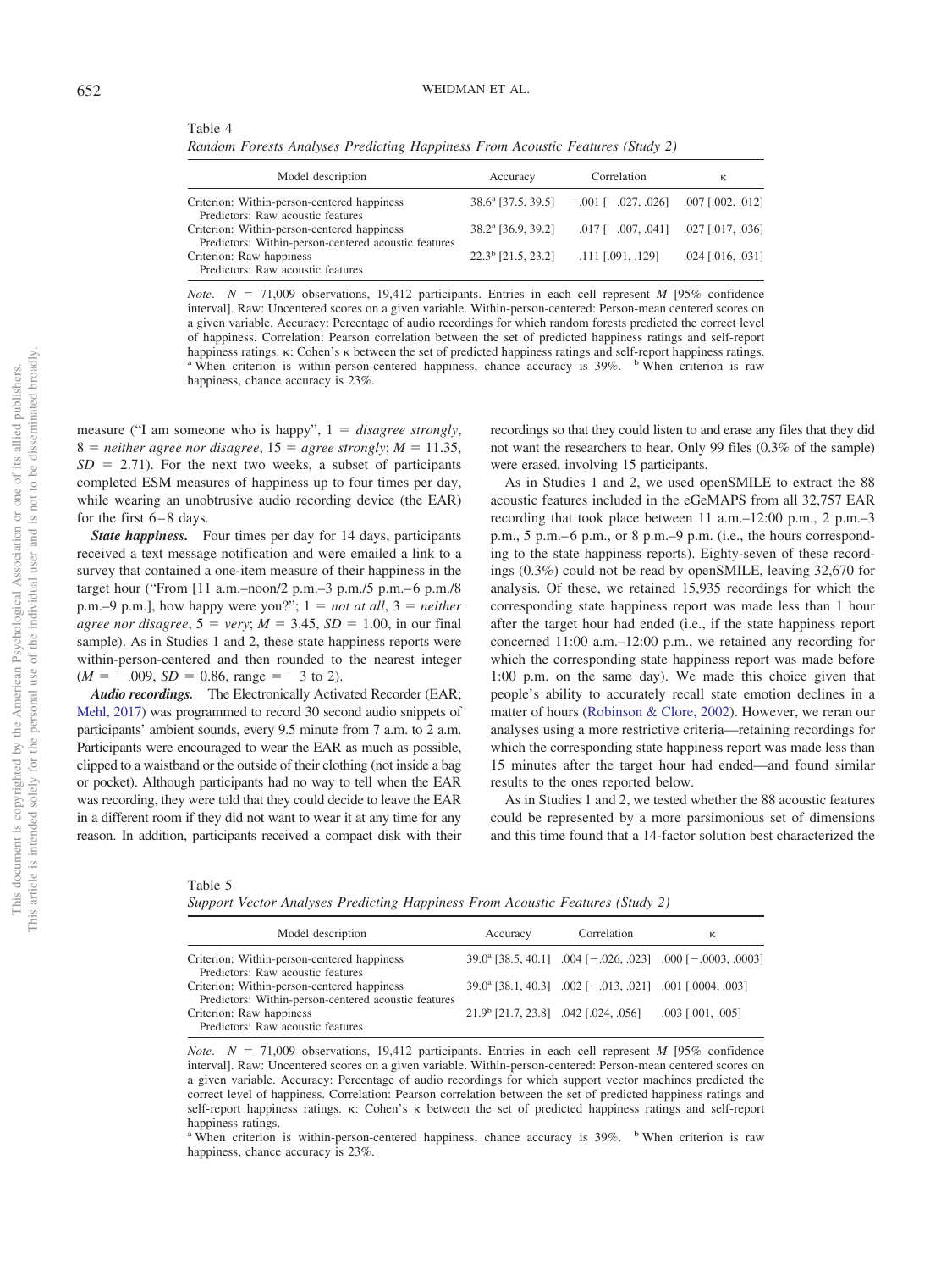Table 6

*Neural Network Analyses Predicting Happiness From Acoustic Features (Study 2)*

| Model description                                                                                   | Accuracy                                      | Correlation                                                          | к                   |
|-----------------------------------------------------------------------------------------------------|-----------------------------------------------|----------------------------------------------------------------------|---------------------|
| Criterion: Within-person-centered happiness<br>Predictors: Raw acoustic features                    |                                               | $38.8^{\text{a}}$ [37.9, 39.7] .004 [-.020, .028] .002 [-.002, .006] |                     |
| Criterion: Within-person-centered happiness<br>Predictors: Within-person-centered acoustic features |                                               | $37.3^{\circ}$ [36.1, 38.5] .016 [-.011, .044] .036 [.020, .052]     |                     |
| Criterion: Raw happiness<br>Predictors: Raw acoustic features                                       | $22.5^{\circ}$ [21.6, 23.5] .094 [.060, .122] |                                                                      | $.018$ [.010, .027] |

*Note.*  $N = 71,009$  observations, 19,412 participants. Entries in each cell represent *M* [95% confidence interval]. Raw: Uncentered scores on a given variable. Within-person-centered: Person-mean centered scores on a given variable. Accuracy: Percentage of audio recordings for which neural networks predicted the correct level of happiness. Correlation: Pearson correlation between the set of predicted happiness ratings and self-report happiness ratings.  $\kappa$ : Cohen's  $\kappa$  between the set of predicted happiness ratings and self-report happiness ratings. a When criterion is raw happiness, chance accuracy is 23%.

data [\(Table 12](http://dx.doi.org/10.1037/emo0000571.supp) in online supplemental material for factor loadings). We subsequently saved each participant's score for each of these 14 factors as our primary predictor variables. As in Studies 1 and 2, the first factor in this solution appeared to capture variability in loudness, suggesting that loudness is a primary acoustic dimension on which audio recordings are classified. Factor 2 appeared to capture variability in frequency of formants 1, 2, and 3, whereas Factor 3 appeared to capture variability in relative energy or amplitude.

Next, given that each state happiness report represented a summary report of the participant's happiness during an entire hour that included multiple audio recordings, we averaged scores on each acoustic feature for all sound files within the target hour (i.e., if a participant had six audio recordings between 11:00 a.m.–12:00 p.m., we took the average of each of the 14 acoustic factor scores across those six recordings). This left us with 2,550 hourly data points (i.e., 1 hour on 1 day for 1 participant) for which we also had a state happiness report to use in our final analyses  $(M = 9.01)$ data points per participant;  $SD = 5.04$ ).

# **Results**

**Analytic overview.** We followed the same analytic strategy as in Studies 1 and 2, with the following exceptions. First, of the entire set of within-person-centered state happiness reports, 46% (1,164) were rounded to a score of 0 (i.e., average happiness), making this our chance level of accuracy for analyses involving within-person-centered happiness reports. Second, 35% (897) of raw state happiness reports were at the scale midpoint of 3, and this was the most frequently reported happiness level, making this our chance level of accuracy for analyses involving raw happiness reports.

**Can we predict state happiness from ambient acoustic sounds?** As in Studies 1 and 2, predictive accuracy was weak (see [Tables 7–9\)](#page-11-0). Across all three machine learning algorithms, mean accuracy did not exceed chance (46%), nor did Pearson correlation or Cohen's  $\kappa$  between model-predicted and selfreported happiness (random forests (accuracy  $= 43\%$ , CI [37%, 53%];  $r = .07$ , CI  $[-.05, .20]$ ,  $\kappa = .02$ , CI  $[-.05, .12]$ ); neural networks: accuracy = 46%, CI [42%, 48%];  $r = .04$ , CI [-.04, .12],  $\kappa = .002$ , CI [ $-.001, .02$ ]), support vector machines (accuracy = 42%, CI [36%, 48%];  $r = .07$ , CI [-.04 to .17],  $\kappa = .02$ , CI  $[-.03, .09]$ ). Furthermore, although accuracy for happiness reports of 0 (i.e., average happiness) was very high for all three algorithms ( 79%), accuracy was relatively low for happiness reports of  $-1$  and  $1$  ( $\leq 14\%$  each), and less than 1% for happiness reports of  $-2$  and 2 (see [Tables 13–15](http://dx.doi.org/10.1037/emo0000571.supp) of the online supplemental material). As in Study 2, we did not observe large or meaningful differences in predictive accuracy across machine learning models

<span id="page-11-0"></span>Table 7

*Random Forests Analyses Predicting Happiness From Acoustic Features (Study 3)*

| Model description                                    | Accuracy              | Correlation           | к                     |
|------------------------------------------------------|-----------------------|-----------------------|-----------------------|
| Criterion: Within-person-centered happiness          | $43^{\circ}$ [37, 53] | $.07$ [ $-.05, .20$ ] | $.02$ [ $-.05, .12$ ] |
| Predictors: Raw acoustic features                    |                       |                       |                       |
| Criterion: Within-person-centered happiness          | $44^{\circ}$ [36, 50] | $.08$ [ $-.02, .20$ ] | $.03$ [ $-.04, .10$ ] |
| Predictors: Within-person-centered acoustic features |                       |                       |                       |
| Criterion: Raw happiness                             | $37^{\rm b}$ [33, 43] | $.13$ [.02, .29]      | $.06$ [ $-.01, .14$ ] |
| Predictors: Raw acoustic features                    |                       |                       |                       |

*Note.*  $N = 2,550$  observations, 283 participants. Entries in each cell represent *M* [95% confidence interval]. Raw: Uncentered scores on a given variable. Within-person-centered: Person-mean centered scores on a given variable. Accuracy: Percentage of hourly data points for which random forests predicted the correct level of happiness. Correlation: Pearson correlation between the set of predicted happiness ratings and self-report happiness ratings.  $\kappa$ : Cohen's  $\kappa$  between the set of predicted happiness ratings and self-report happiness ratings. a When criterion is raw happiness, chance accuracy is 35%.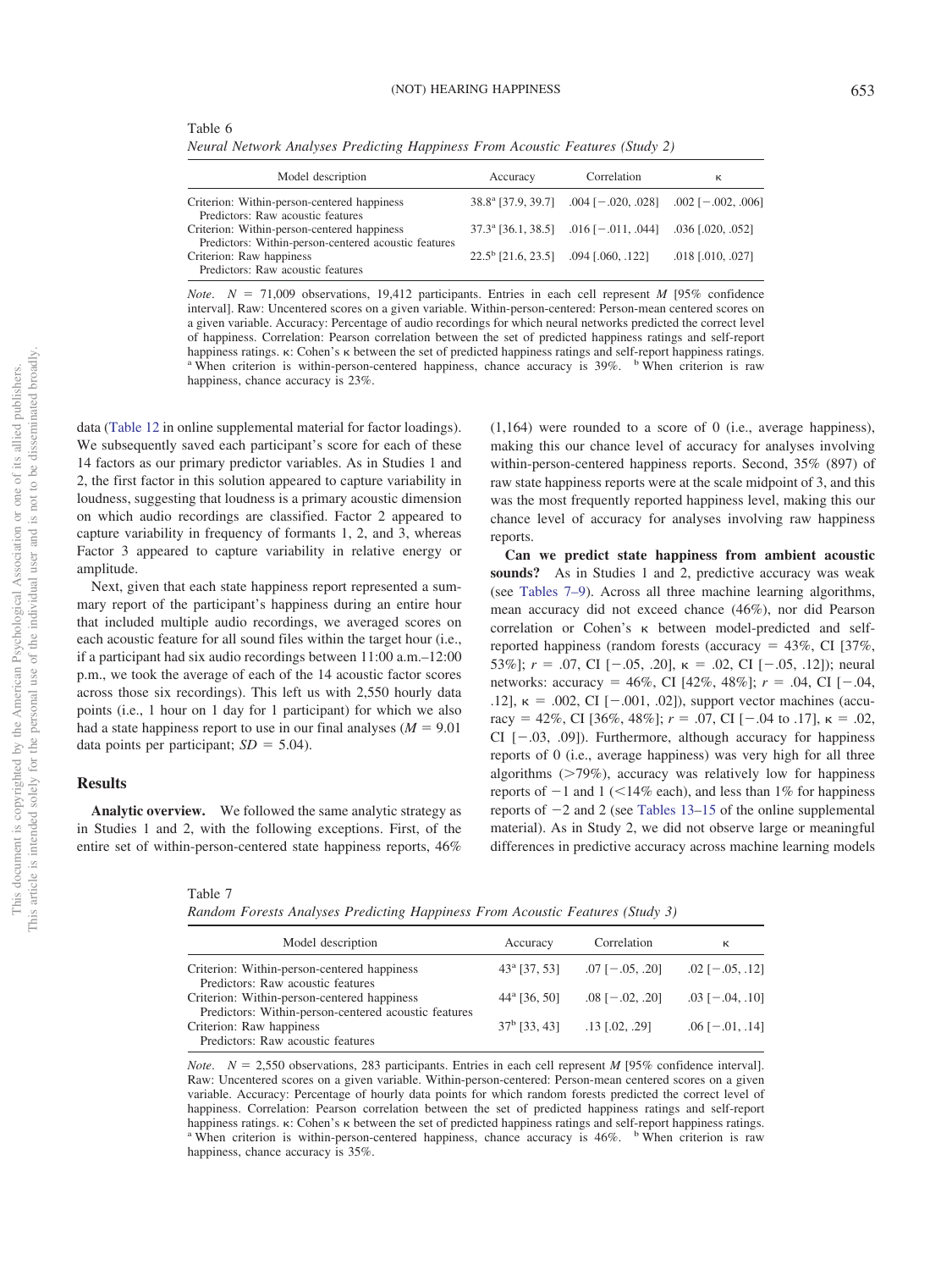Table 8

*Support Vector Analyses Predicting Happiness From Acoustic Features (Study 3)*

| Model description                                    | Accuracy              | Correlation           | к                     |
|------------------------------------------------------|-----------------------|-----------------------|-----------------------|
| Criterion: Within-person-centered happiness          | $42^{\circ}$ [36, 48] | $.07$ [ $-.04, .17$ ] | $.02$ [ $-.03, .09$ ] |
| Predictors: Raw acoustic features                    |                       |                       |                       |
| Criterion: Within-person-centered happiness          | $46a$ [39, 52]        | $.03$ [ $-.13, .10$ ] | $.01$ [ $-.01, .02$ ] |
| Predictors: Within-person-centered acoustic features |                       |                       |                       |
| Criterion: Raw happiness                             | $37^{\rm b}$ [33, 43] | $.14$ [.05, .22]      | $.04$ [ $-.02, .14$ ] |
| Predictors: Raw acoustic features                    |                       |                       |                       |

*Note.*  $N = 2,550$  observations, 283 participants. Entries in each cell represent *M* [95% confidence interval]. Raw: Uncentered scores on a given variable. Within-person-centered: Person-mean centered scores on a given variable. Accuracy: Percentage of hourly data points for which support vector machines predicted the correct level of happiness. Correlation: Pearson correlation between the set of predicted happiness ratings and self-report happiness ratings.  $\kappa$ : Cohen's  $\kappa$  between the set of predicted happiness ratings and self-report happiness ratings. a When criterion is raw happiness, chance accuracy is 35%.

that relied on within-person centered happiness reports and acoustic features and raw score happiness reports and acoustic features (see [Tables 13–15](http://dx.doi.org/10.1037/emo0000571.supp) of the online supplemental material).

**Ruling out alternative explanations for a null effect.** As in Study 1, we again found that random forests analyses using continuous happiness reports as a criterion did not yield meaningful predictive accuracy (see pages 20 –21 of [online supplemental](http://dx.doi.org/10.1037/emo0000571.supp) [material\)](http://dx.doi.org/10.1037/emo0000571.supp). Also, as in Studies 1 and 2, we again found that conventional regression and correlation analyses provided minimal insight into the link between acoustic features and state happiness (see pages 21–22 of [online supplemental material\)](http://dx.doi.org/10.1037/emo0000571.supp). As in Study 2, we did not rerun analyses using the Interspeech Challenge feature set because of the computational burden this large feature set introduced.

In Study 3, we also examined whether the limited predictive accuracy observed above was because only a minority of audio recordings contained participants' speech. The acoustic features included in the eGeMAPS, which we used as predictors in our machine learning analysis, were developed to capture variability in emotional content of individuals' speech [\(Eyben et al., 2016\)](#page-14-9). Therefore, it is possible that these acoustic features could not capture variability in state happiness that is potentially reflected in ambient, nonvocal sounds often included in EAR files. If so, then

including these nonvocal EAR recordings could have artificially curtailed the predictive power of our machine learning analysis.

To rule out this possibility, we reran our random forests analyses using only those EAR files which contained participants' speech. Of the 15,935 audio recordings that we used in our primary analyses above, 4,447 (28%) contained speech. Following the same procedure as above, we saved each participants' scores on 14 acoustic factors for each of these recordings and averaged these factor scores within each hour. This left us with 1,606 hourly data points corresponding to a unique state happiness report to use in our final analyses ( $M = 5.80$  data points per participant;  $SD =$ 3.64), compared with 2,550 in our primary analyses above. Of these 1,606 happiness reports, 43% (703) corresponded to a happiness report of 0 (i.e., average happiness), making this the chance level of accuracy for these analyses.

As in our primary analyses, the acoustic random forests model using only audio recordings that contained speech did not yield any predictive accuracy regarding happiness (accuracy  $= 40\%$ , CI [35%, 46%];  $r = .04$ , CI [-.10, .19];  $\kappa = -.002$ , CI [-.07, .07]). It is worth noting that this analysis was hampered by a reduced sample size compared to our primary analysis which included all EAR recordings. In addition, some of these files also included speech from the people with whom the participant interacted,

| Table 9                                                                       |  |  |  |
|-------------------------------------------------------------------------------|--|--|--|
| Neural Network Analyses Predicting Happiness From Acoustic Features (Study 3) |  |  |  |

| Model description                                    | Accuracy              | Correlation           | κ                      |
|------------------------------------------------------|-----------------------|-----------------------|------------------------|
| Criterion: Within-person-centered happiness          | $46^{\circ}$ [42, 48] | $.04$ [ $-.04$ , .12] | $.002$ [ $-.01, .02$ ] |
| Predictors: Raw acoustic features                    |                       |                       |                        |
| Criterion: Within-person-centered happiness          | $42^{\circ}$ [36, 46] | $.09$ [ $-.05, .21$ ] | $.03$ [ $-.05, .11$ ]  |
| Predictors: Within-person-centered acoustic features |                       |                       |                        |
| Criterion: Raw happiness                             | $35^{\rm b}$ [29, 41] | .11 [.01. .21]        | $.04$ [ $-.04, .13$ ]  |
| Predictors: Raw acoustic features                    |                       |                       |                        |

*Note.*  $N = 2,550$  observations, 283 participants. Entries in each cell represent *M* [95% confidence interval]. Raw: Uncentered scores on a given variable. Within-person-centered: Person-mean centered scores on a given variable. Accuracy: Percentage of hourly data points for which neural networks predicted the correct level of happiness. Correlation: Pearson correlation between the set of predicted happiness ratings and self-report happiness ratings.  $\kappa$ : Cohen's  $\kappa$  between the set of predicted happiness ratings and self-report happiness ratings. a When criterion is raw happiness, chance accuracy is 35%.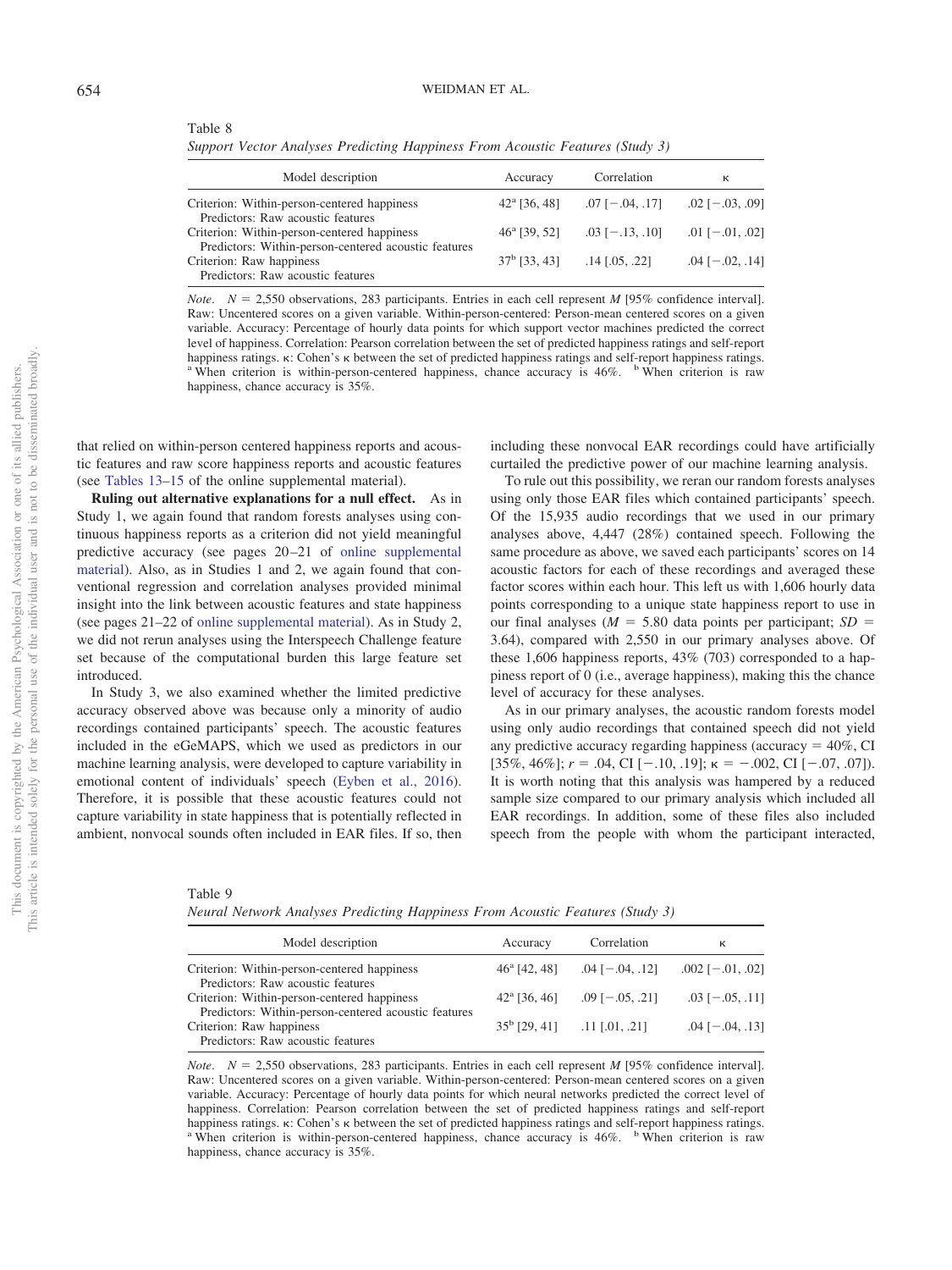which could have been less diagnostic of participants' happiness than participants' own speech. Nevertheless, the fact that we saw no improvement in predictive accuracy in these auxiliary analyses—along with the null findings in Studies 1 and 2 involving direct speech—suggests that the lack of vocal acoustic information in the EAR recordings was likely not the primary factor limiting predictive accuracy in the primary analyses.

## **General Discussion**

Across three studies, we found little evidence that fluctuations in state happy mood could be predicted from acoustic analysis. These results emerged despite using happy mood self-reports obtained via intensive smartphone-based experience-sampling as our criteria, multiple sets of acoustic features as our predictors (one of which was tailor-made to detect emotion), and three cutting-edge machine learning algorithms as our analytic tools. This result also emerged regardless of whether happy mood scores were treated as categorical or continuous outcome measures and regardless of whether we used as predictors acoustic features capturing the voice (Studies 1 and 2) or ambient sounds (Study 3). Furthermore, in Study 1, audio recordings were made in private—and, therefore, participants had no externally imposed reasons to enact a certain emotional tone—whereas the recordings in Studies 2–3 may have taken place in public settings where display rules or other social norms could have shaped emotional expression in the voice. Yet, regardless of these differences in the social context in which recordings were made, predictive accuracy remained near-zero. We also ruled out alternative explanations for these null effects, showing that conventional regression and correlation analyses did not yield any predictive insight into state happy mood (Studies 1–3), that human coders could not accurately predict state happy mood (Study 1), and that machine learning analysis yielded abovechance accuracy when relying on between-person variability in happy mood. We observed these null effects despite collecting large samples, including one that was orders of magnitude greater than is typical for psychological studies.

#### **What Did We Learn?**

The present research suggests that, despite popular claims that computers will soon be able to hear our emotions, it does not yet seem possible to automatically predict fluctuations in one of the most basic state emotional experiences— happy mood—through acoustic analysis. At first blush, this conclusion appears to stand in contrast to two more encouraging lines of work in this broad conceptual space. First, recent psychological research has made groundbreaking progress in harnessing emergent technologies and big data methodologies other than acoustic analysis to automatically predict *community* and *trait* happiness using social media data (e.g., [Dodds et al., 2011;](#page-14-4) [Schwartz et al., 2013,](#page-15-10) [2014\)](#page-15-12). Second, recent work has shown that distinct emotions have distinct vocal signatures, including nonverbal vocal bursts (e.g., sighs, gasps, and grunts; [Cordaro et al., 2016;](#page-14-5) [Sauter et al., 2010\)](#page-15-14) and distinct profiles of acoustic features conveyed via speech (e.g., pitch, energy; [Banse & Scherer, 1996;](#page-14-6) [Wallbott & Scherer, 1986\)](#page-16-2). Furthermore, machine learning techniques can help automatically distinguish between distinct emotion states when they are portrayed by actors via speech [\(Laukka et al., 2014\)](#page-15-15) and manifested as extreme, clinical varieties in conversations [\(Karam et al., 2014\)](#page-15-16).

Upon closer examination, however, the present findings are reconcilable with these two lines of prior work. Our findings suggest that it is far more challenging to predict moment-tomoment variability in levels of happy mood, compared with predicting stable community or trait happiness, or compared to differentiating between distinct emotions. This is likely because the acoustic differences between the same individual experiencing high versus low happy mood may be very subtle (i.e., withinperson variability), whereas differences aggregated across time between two individuals who are typically high versus low in happiness (i.e., between-person variability), and differences between distinct emotions such as anger and happiness, may be much larger. Consistent with this perspective, recent work has shown that linguistic analysis of speech content during everyday life (as opposed to acoustic properties of speech, as in the current research) provides a surprisingly small amount of predictive insight into within-person fluctuations in state happiness [\(Sun et al.,](#page-15-26) [2018\)](#page-15-26). In contrast, the predictive correlation obtained in one prior study of *trait* happiness (e.g.,  $r = .17$ ; [Kosinski et al., 2013\)](#page-15-11) was similar to that obtained in Study 1 when raw score acoustic features were used to predict raw score happy mood reports (i.e., an analysis involving between-person information;  $r = .21$ ; see [Table 1\)](#page-4-0).

It is also worth noting that prior work has shown that fluctuations in valence (analogous to fluctuations in happy mood) may covary relatively weakly with specific acoustic properties, compared to other emotion dimensions (e.g., arousal, potency; [Laukka,](#page-15-29) [Juslin, & Bresin, 2005;](#page-15-29) [Pereira, 2000\)](#page-15-30). This may be because variability in valence—particularly pleasant levels of valence that were the focus of the current study—may primarily reflect the experience of one of multiple distinct positive emotions, each of which may be associated with distinct nonverbal vocal profiles (e.g., amusement, relief, and contentment; [Sauter & Scott, 2007\)](#page-15-31). The inability of current algorithms to distinguish between levels of happy mood, therefore, does not preclude future machine learning research from distinguishing between distinct emotions such as anger, fear, or disgust, which may be better differentiated via acoustic cues.

In summary, although it does not seem possible to predict fluctuations in state happy mood via acoustic analysis at the present time, our predictive goal diverged from prior work in this space in several ways that likely made it less tractable.

#### **Constraints on Generality and Future Directions**

The samples used in Studies 1–3 consisted primarily of undergraduate students and young adults, albeit from three distinct cultural contexts (Canada, France, and Missouri). We have no reason to believe that the acoustic vocal features associated with fluctuations in happy mood would manifest differently in older adults, or individuals from different cultures and, therefore, expect that our findings would replicate across different participant samples. We also replicated our findings using two different strategies for assessing happy mood (momentary reports in Studies 1–2; retrospective reports in Study 3), two different acoustic feature sets (one relatively parsimonious and one extremely large) and three different machine learning algorithms (each of which has been viewed as cutting-edge in the present day or recent past). We therefore expect that our findings would replicate across alterna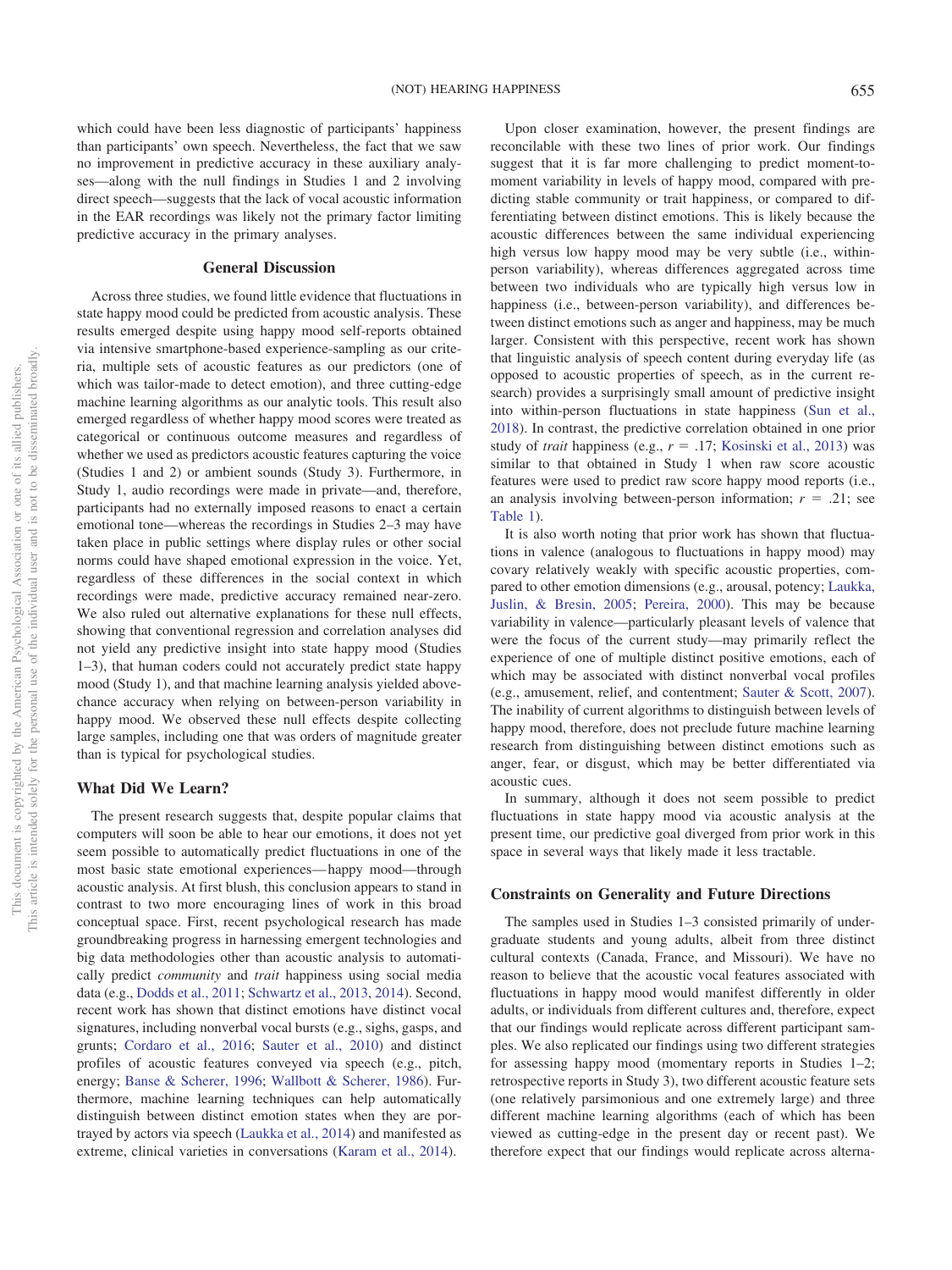tive means of assessing state happy mood, alternative acoustic feature sets, and alternative machine learning algorithms. However, it is entirely possible that features other than, or in combination with, acoustics may provide more insight into fluctuations in state happy mood (e.g., speech content; cf. [Kross et al., in press\)](#page-15-32).

The primary constraint on the generality of these findings—and one that points to important future work— concerns the specific properties of audio recordings we used. In Studies 1–3, we collected recordings that (a) often involved mundane vocalizations that likely did not reflect intense emotion and (b) were very brief in duration (i.e., thin slices). In fact, given that the vast majority of happy mood reports across all three studies fell at or within one point of participants' within-person averages, one could argue that the audio recordings used in the present research captured relatively subtle fluctuations in happy mood. This implies that there may have been insufficient emotional signal in the acoustic recordings we used to support predictive accuracy obtained via machine learning algorithms.

An important future direction is to conduct similar predictive analyses via machine learning while using as input audio recordings that convey more intense happy or unhappy mood (as in [Karam et al., 2014\)](#page-15-16) or convey distinct emotions altogether (as in [Laukka et al., 2014\)](#page-15-15). Of course, because intense emotional experiences are relatively rare [\(Diener, Kanazawa, Suh, & Oishi, 2015\)](#page-14-16), audio recordings with more extreme happy mood or distinct emotional reactions may be less representative of the emotional states that people experience in their everyday lives. In fact, it may be that most moments in everyday life are likely somewhat mundane and that predicting fluctuations in happy mood may be quite difficult even with better technology. Even so, if the goal is to automatically assess fluctuations in state happy mood at scale—as was the goal of the present work—it will be important to demonstrate this predictive power on a set of audio recordings that is representative of the intensity and range of fluctuations in happy mood typically experienced in daily life.

#### **Conclusion**

The present null findings do not preclude the possibility that automatically predicting fluctuations in emotional states such as happy mood will someday be possible, particularly considering other data sources that could be used to accomplish this task. The present null findings do suggest that affective scientists are not ready to automatize the detection of "happy moments." Yet, we look forward to future work that will challenge this conclusion and continue to make progress in acoustic analysis of emotion and automated emotion detection.

#### **References**

- <span id="page-14-0"></span>Affectiva. (2018). *Affectiva automotive AI*. Retrieved from [https://www](https://www.affectiva.com/product/affectiva-automotive-ai/) [.affectiva.com/product/affectiva-automotive-ai/](https://www.affectiva.com/product/affectiva-automotive-ai/)
- <span id="page-14-7"></span>American Psychiatric Association. (2013). *Diagnostic and statistical manual of mental disorders: DSM–5* (5th ed.). Arlington, VA: Author.
- <span id="page-14-3"></span>Baird, B. M., & Lucas, R. E. (2011). ". . . And how about now?": Effects of item redundancy on contextualized self-reports of personality. *Journal of Personality, 79,* 1081–1112. [http://dx.doi.org/10.1111/j.1467-6494.2011](http://dx.doi.org/10.1111/j.1467-6494.2011.00716.x) [.00716.x](http://dx.doi.org/10.1111/j.1467-6494.2011.00716.x)
- <span id="page-14-6"></span>Banse, R., & Scherer, K. R. (1996). Acoustic profiles in vocal emotion expression. *Journal of Personality and Social Psychology, 70, 614-636*. <http://dx.doi.org/10.1037/0022-3514.70.3.614>
- Beck, E. D., & Jackson, J. J. (2018). *Consistency and change in idiographic personality: A longitudinal ESM network study*. Manuscript submitted for publication. Retrieved from <https://psyarxiv.com/pb92q/>
- <span id="page-14-1"></span>Beyond Verbal. (2018). *Virtual private assistant*. Retrieved from [https://](https://craft.co/beyond-verbal) [craft.co/beyond-verbal](https://craft.co/beyond-verbal)
- Breil, S. M., Geukes, K., Wilson, R. E., Nestler, S., Vazire, S., & Back, M. (2018). *Zooming into real-life extraversion–How personality and situation shape sociability in social interactions*. Manuscript submitted for publication.
- Colman, D. E., Vineyard, J., & Letzring, T. D. (2018). Exploring beyond simple demographic variables: Differences between traditional laboratory samples and crowdsourced online samples on the Big Five personality traits. *Personality and Individual Differences, 133, 41-46. [http://](http://dx.doi.org/10.1016/j.paid.2017.06.023)* [dx.doi.org/10.1016/j.paid.2017.06.023](http://dx.doi.org/10.1016/j.paid.2017.06.023)
- <span id="page-14-8"></span>Conner, T. S., Tennen, H., Fleeson, W., & Barrett, L. F. (2009). Experience sampling methods: A modern idiographic approach to personality research. *Social and Personality Psychology Compass, 3,* 292–313. [http://](http://dx.doi.org/10.1111/j.1751-9004.2009.00170.x) [dx.doi.org/10.1111/j.1751-9004.2009.00170.x](http://dx.doi.org/10.1111/j.1751-9004.2009.00170.x)
- <span id="page-14-5"></span>Cordaro, D. T., Keltner, D., Tshering, S., Wangchuk, D., & Flynn, L. M. (2016). The voice conveys emotion in ten globalized cultures and one remote village in Bhutan. *Emotion, 16,* 117–128. [http://dx.doi.org/10](http://dx.doi.org/10.1037/emo0000100) [.1037/emo0000100](http://dx.doi.org/10.1037/emo0000100)
- <span id="page-14-16"></span>Diener, E., Kanazawa, S., Suh, E. M., & Oishi, S. (2015). Why people are in a generally good mood. *Personality and Social Psychology Review, 19,* 235–256. <http://dx.doi.org/10.1177/1088868314544467>
- <span id="page-14-4"></span>Dodds, P. S., Harris, K. D., Kloumann, I. M., Bliss, C. A., & Danforth, C. M. (2011). Temporal patterns of happiness and information in a global social network: Hedonometrics and Twitter. *PLoS ONE, 6,* e26752. <http://dx.doi.org/10.1371/journal.pone.0026752>
- <span id="page-14-15"></span>Edwards, T., & Holtzman, N. S. (2017). A meta-analysis of correlations between depression and first person singular pronoun use. *Journal of Research in Personality, 68,* 63– 68. [http://dx.doi.org/10.1016/j.jrp.2017](http://dx.doi.org/10.1016/j.jrp.2017.02.005) [.02.005](http://dx.doi.org/10.1016/j.jrp.2017.02.005)
- <span id="page-14-9"></span>Eyben, F., Scherer, K. R., Schuller, B. W., Sundberg, J., Andre, E., Busso, C., . . . Truong, K. P. (2016). The Geneva Minimalist Acoustic Parameter Set (GeMAPS) for voice research and affective computing. *IEEE Transactions on Affective Computing, 7,* 190 –202. [http://dx.doi.org/10](http://dx.doi.org/10.1109/TAFFC.2015.2457417) [.1109/TAFFC.2015.2457417](http://dx.doi.org/10.1109/TAFFC.2015.2457417)
- <span id="page-14-13"></span>Eyben, F., Weninger, F., Gross, F., & Schuller, B. (2013). Recent developments in openSMILE, the Munich Open-Source Multimedia Feature Extractor. *MM '13 Proceedings of the 21st ACM international conference on Multimedia* (pp. 835– 838). New York, NY: ACM. [http://dx.doi](http://dx.doi.org/10.1145/2502081.2502224) [.org/10.1145/2502081.2502224](http://dx.doi.org/10.1145/2502081.2502224)
- <span id="page-14-11"></span>Feldman Barrett, L., & Russell, J. A. (1998). Independence and bipolarity in the structure of current affect. *Journal of Personality and Social Psychology, 74,* 967–984. <http://dx.doi.org/10.1037/0022-3514.74.4.967>
- Finnigan, K. M., & Vazire, S. (2018). The incremental validity of average state self-reports over global self-reports of personality. *Journal of Personality and Social Psychology, 115,* 321–337. [http://dx.doi.org/10](http://dx.doi.org/10.1037/pspp0000136) [.1037/pspp0000136](http://dx.doi.org/10.1037/pspp0000136)
- <span id="page-14-12"></span>Geldhof, G. J., Preacher, K. J., & Zyphur, M. J. (2014). Reliability estimation in a multilevel confirmatory factor analysis framework. *Psychological Methods, 19,* 72–91. <http://dx.doi.org/10.1037/a0032138>
- <span id="page-14-2"></span>Harari, G. M., Lane, N. D., Wang, R., Crosier, B. S., Campbell, A. T., & Gosling, S. D. (2016). Using smartphones to collect behavioral data in psychological science: Opportunities, practical considerations, and challenges. *Perspectives on Psychological Science, 11,* 838 – 854. [http://dx](http://dx.doi.org/10.1177/1745691616650285) [.doi.org/10.1177/1745691616650285](http://dx.doi.org/10.1177/1745691616650285)
- <span id="page-14-10"></span>Joel, S., Eastwick, P. W., & Finkel, E. J. (2017). Is romantic desire predictable? Machine learning applied to initial romantic attraction. *Psychological Science, 28,* 1478 –1489. [http://dx.doi.org/10.1177/095](http://dx.doi.org/10.1177/0956797617714580) [6797617714580](http://dx.doi.org/10.1177/0956797617714580)
- <span id="page-14-14"></span>Kahneman, D., Krueger, A. B., Schkade, D. A., Schwarz, N., & Stone, A. A. (2004). A survey method for characterizing daily life experience: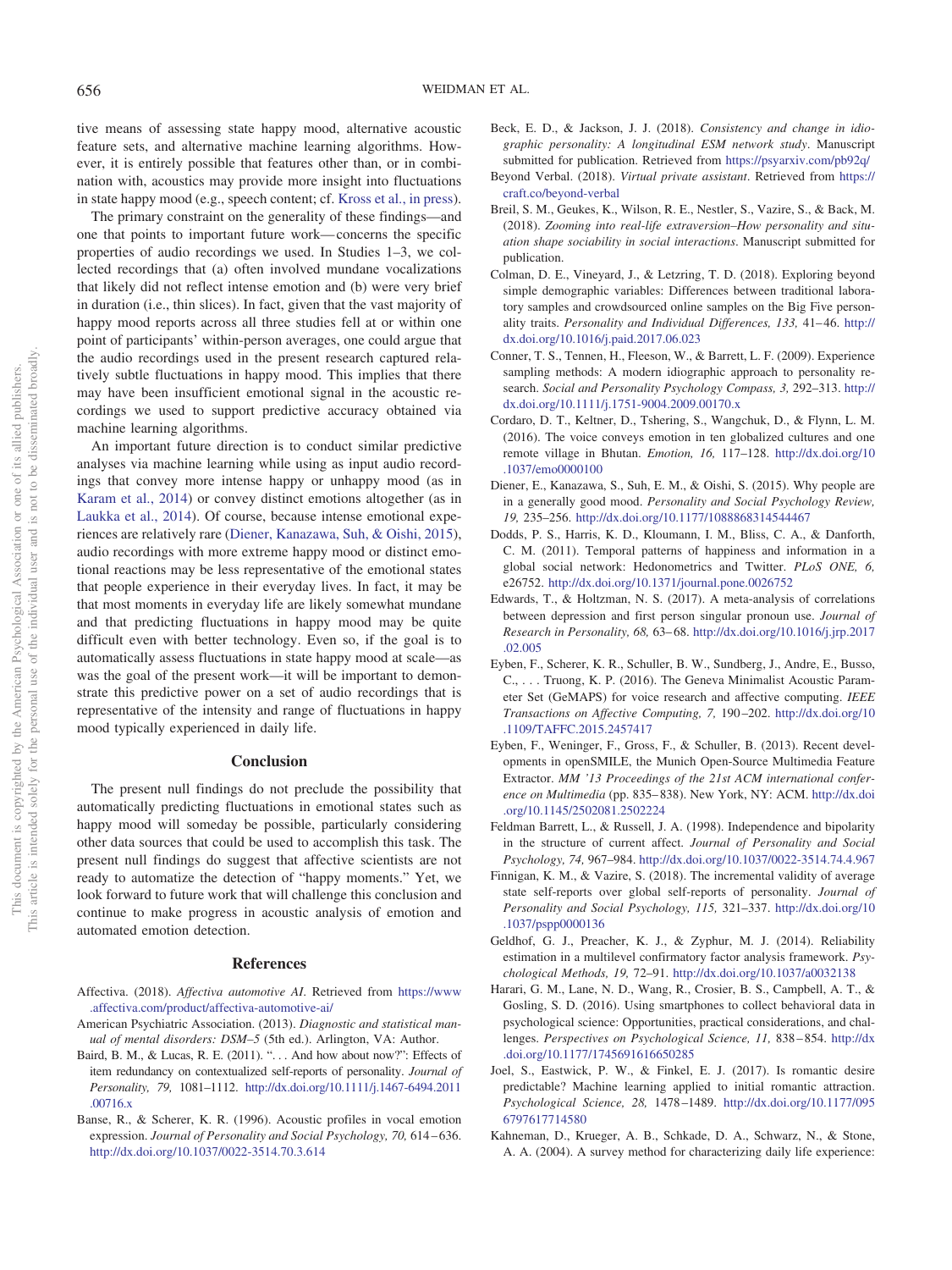The day reconstruction method. *Science, 306,* 1776 –1780. [http://dx.doi](http://dx.doi.org/10.1126/science.1103572) [.org/10.1126/science.1103572](http://dx.doi.org/10.1126/science.1103572)

- <span id="page-15-16"></span>Karam, Z. N., Provost, E. M., Singh, S., Montgomery, J., Archer, C., Harrington, G., & Mcinnis, M. G. (2014, May). *Ecologically valid long-term mood monitoring of individuals with bipolar disorder using speech*. In International Conference on Acoustics, Speech and Signal Processing (ICASSP). Florence, Italy.
- <span id="page-15-3"></span>Kassam, K. S., & Mendes, W. B. (2013). The effects of measuring emotion: Physiological reactions to emotional situations depend on whether someone is asking. *PLoS ONE, 8,* e64959. [http://dx.doi.org/10](http://dx.doi.org/10.1371/journal.pone.0064959) [.1371/journal.pone.0064959](http://dx.doi.org/10.1371/journal.pone.0064959)
- <span id="page-15-0"></span>Knight, W. (2016, June). Amazon working on making Alexa recognize your emotions. *MIT Technology Review*. Retrieved from [https://www](https://www.technologyreview.com/s/601654/amazon-working-on-making-alexa-recognize-your-emotions/) [.technologyreview.com/s/601654/amazon-working-on-making-alexa](https://www.technologyreview.com/s/601654/amazon-working-on-making-alexa-recognize-your-emotions/)[recognize-your-emotions/](https://www.technologyreview.com/s/601654/amazon-working-on-making-alexa-recognize-your-emotions/)
- <span id="page-15-11"></span>Kosinski, M., Stillwell, D., & Graepel, T. (2013). Private traits and attributes are predictable from digital records of human behavior. *Proceedings of the National Academy of Sciences of the United States of America, 110,* 5802–5805. <http://dx.doi.org/10.1073/pnas.1218772110>
- <span id="page-15-32"></span>Kross, E., Verduyn, P., Boyer, M., Drake, B., Gainsburg, I., Vickers, B., . . . Jonides, J. (2018). Does counting emotion words on online social networks provide a window into people's subjective experience of emotion? A case study on Facebook. *Emotion*. Advance online publication. <http://dx.doi.org/10.1037/emo0000416>
- <span id="page-15-7"></span>Kuppens, P., Oravecz, Z., & Tuerlinckx, F. (2010). Feelings change: Accounting for individual differences in the temporal dynamics of affect. *Journal of Personality and Social Psychology, 99,* 1042–1060. <http://dx.doi.org/10.1037/a0020962>
- <span id="page-15-24"></span>LaHuis, D. M., Hartman, M. J., Hakoyama, S., & Clark, P. C. (2014). Explained variance measures for multilevel models. *Organizational Research Methods, 17,* 433– 451. [http://dx.doi.org/10.1177/10944](http://dx.doi.org/10.1177/1094428114541701) [28114541701](http://dx.doi.org/10.1177/1094428114541701)
- <span id="page-15-29"></span>Laukka, P., Juslin, P., & Bresin, R. (2005). A dimensional approach to vocal expression of emotion. *Cognition and Emotion*, 19, 633–653. <http://dx.doi.org/10.1080/02699930441000445>
- <span id="page-15-15"></span>Laukka, P., Neiberg, D., & Elfenbein, H. A. (2014). Evidence for cultural dialects in vocal emotion expression: Acoustic classification within and across five nations. *Emotion, 14,* 445– 449. [http://dx.doi.org/10.1037/](http://dx.doi.org/10.1037/a0036048) [a0036048](http://dx.doi.org/10.1037/a0036048)
- <span id="page-15-4"></span>Lieberman, M. D., Inagaki, T. K., Tabibnia, G., & Crockett, M. J. (2011). Subjective responses to emotional stimuli during labeling, reappraisal, and distraction. *Emotion, 11,* 468 – 480. <http://dx.doi.org/10.1037/a0023503>
- <span id="page-15-18"></span>Lyubomirsky, S., & Lepper, H. S. (1999). A measure of subjective happiness: Preliminary reliability and construct validation. *Social Indicators Research, 46,* 137–155. <http://dx.doi.org/10.1023/A:1006824100041>
- <span id="page-15-27"></span>Mehl, M. R. (2017). The electronically activated recorder (EAR): A method for the naturalistic observation of daily social behavior. *Current Directions in Psychological Science, 26,* 184 –190. [http://dx.doi.org/10](http://dx.doi.org/10.1177/0963721416680611) [.1177/0963721416680611](http://dx.doi.org/10.1177/0963721416680611)
- <span id="page-15-1"></span>Mehl, M. R., & Conner, T. S. (Eds.). (2013). *Handbook of research methods for studying daily life*. New York, NY: Guilford Press.
- <span id="page-15-19"></span>Murray, H. A. (1943). *Thematic apperception test*. Cambridge, MA: Harvard University Press.
- <span id="page-15-2"></span>Nelson, B. W., & Allen, N. B. (2018). Extending the passive-sensing toolbox: Using smart-home technology in psychological science. *Perspectives on Psychological Science, 13,* 718 –733. [http://dx.doi.org/10](http://dx.doi.org/10.1177/1745691618776008) [.1177/1745691618776008](http://dx.doi.org/10.1177/1745691618776008)
- <span id="page-15-30"></span>Pereira, C. (2000). Dimensions of emotional meaning in speech. *ISCA Tutorial and Research Workshop (ITRW) on Speech and Emotion* (pp. 25–28). Retrieved from [https://www.isca-speech.org/archive\\_open/](https://www.isca-speech.org/archive_open/speech_emotion/spem_025.html) [speech\\_emotion/spem\\_025.html](https://www.isca-speech.org/archive_open/speech_emotion/spem_025.html)
- <span id="page-15-8"></span>Pew Research Center. (2018, February 5). *Mobile fact sheet*. Retrieved from <http://www.pewinternet.org/fact-sheet/mobile/>
- <span id="page-15-23"></span>Richard, F. D., Bond, C. F., & Stokes-Zoota, J. J. (2003). One hundred years of social psychology quantitatively described. *Review of General Psychology, 7,* 331–363. <http://dx.doi.org/10.1037/1089-2680.7.4.331>
- <span id="page-15-28"></span>Robinson, M. D., & Clore, G. L. (2002). Episodic and semantic knowledge in emotional self-report: Evidence for two judgment processes. *Journal of Personality and Social Psychology, 83,* 198 –215. [http://dx.doi.org/10](http://dx.doi.org/10.1037/0022-3514.83.1.198) [.1037/0022-3514.83.1.198](http://dx.doi.org/10.1037/0022-3514.83.1.198)
- <span id="page-15-9"></span>Russell, J. A., & Barrett, L. F. (1999). Core affect, prototypical emotional episodes, and other things called *emotion*: Dissecting the elephant. *Journal of Personality and Social Psychology, 76,* 805– 819. [http://dx](http://dx.doi.org/10.1037/0022-3514.76.5.805) [.doi.org/10.1037/0022-3514.76.5.805](http://dx.doi.org/10.1037/0022-3514.76.5.805)
- <span id="page-15-14"></span>Sauter, D. A., Eisner, F., Ekman, P., & Scott, S. K. (2010). Cross-cultural recognition of basic emotions through nonverbal emotional vocalizations. *Proceedings of the National Academy of Sciences of the United States of America, 107,* 2408 –2412. <http://dx.doi.org/10.1073/pnas.0908239106>
- <span id="page-15-31"></span>Sauter, D. A., & Scott, S. K. (2007). More than one kind of happiness: Can we recognize vocal expressions of different positive states? *Motivation and Emotion, 31,* 192–199. <http://dx.doi.org/10.1007/s11031-007-9065-x>
- <span id="page-15-13"></span>Scherer, K. R. (1986). Vocal affect expression: A review and a model for future research. *Psychological Bulletin, 99,* 143–165. [http://dx.doi.org/](http://dx.doi.org/10.1037/0033-2909.99.2.143) [10.1037/0033-2909.99.2.143](http://dx.doi.org/10.1037/0033-2909.99.2.143)
- <span id="page-15-10"></span>Schwartz, H. A., Eichstaedt, J. C., Kern, M. L., Dziurzynski, L., Ramones, S. M., Agrawal, M.,... Ungar, L. H. (2013). Personality, gender, and age in the language of social media: The open-vocabulary approach. *PLoS ONE, 8,* e73791. <http://dx.doi.org/10.1371/journal.pone.0073791>
- <span id="page-15-12"></span>Schwartz, H. A., Eichstaedt, J., Kern, M. L., Park, G., Sap, M., Stillwell, D., . . . Ungar, L. (2014). Towards assessing changes in degree of depression through Facebook. *Proceedings of the Workshop on Computational Linguistics and Clinical Psychology: From Linguistic Signal to Clinical Reality* (pp. 118 –125). Baltimore, MD: Association for Computational Linguistics. Retrieved from [http://www.aclweb.org/anthology/](http://www.aclweb.org/anthology/W/W14/W14-3214) [W/W14/W14-3214](http://www.aclweb.org/anthology/W/W14/W14-3214)
- <span id="page-15-5"></span>Schwarz, N. (1999). Self-reports: How the questions shape the answers. *American Psychologist, 54,* 93–105. [http://dx.doi.org/10.1037/0003-](http://dx.doi.org/10.1037/0003-066X.54.2.93) [066X.54.2.93](http://dx.doi.org/10.1037/0003-066X.54.2.93)
- <span id="page-15-20"></span>Scikit Learn Developers. (2018a). *Neural network models*. Retrieved from [http://scikit-learn.org/stable/modules/neural\\_networks\\_supervised.html](http://scikit-learn.org/stable/modules/neural_networks_supervised.html)
- <span id="page-15-21"></span>Scikit Learn Developers. (2018b). *Random forest classifier*. Retrieved from [http://scikit-learn.org/stable/modules/generated/sklearn.ensemble](http://scikit-learn.org/stable/modules/generated/sklearn.ensemble.RandomForestClassifier.html) [.RandomForestClassifier.html](http://scikit-learn.org/stable/modules/generated/sklearn.ensemble.RandomForestClassifier.html)
- <span id="page-15-22"></span>Scikit Learn Developers. (2018c). *Support vector machines*. Retrieved from <http://scikit-learn.org/stable/modules/svm.html>
- <span id="page-15-6"></span>Shrout, P. E., Stadler, G., Lane, S. P., McClure, M. J., Jackson, G. L., Clavél, F. D.,... Bolger, N. (2018). Initial elevation bias in subjective reports. *Proceedings of the National Academy of Sciences of the United States of America, 115,* E15–E23. [http://dx.doi.org/10.1073/pnas](http://dx.doi.org/10.1073/pnas.1712277115) [.1712277115](http://dx.doi.org/10.1073/pnas.1712277115)
- Solomon, B. C., & Vazire, S. (2016). Knowledge of identity and reputation: Do people have knowledge of others' perceptions? *Journal of Personality and Social Psychology, 111,* 341–366. [http://dx.doi.org/10](http://dx.doi.org/10.1037/pspi0000061) [.1037/pspi0000061](http://dx.doi.org/10.1037/pspi0000061)
- <span id="page-15-17"></span>Strobl, C., Malley, J., & Tutz, G. (2009). An introduction to recursive partitioning: Rationale, application, and characteristics of classification and regression trees, bagging, and random forests. *Psychological Methods, 14,* 323–348. <http://dx.doi.org/10.1037/a0016973>
- <span id="page-15-26"></span>Sun, J., Schwartz, H. A., Son, Y., Kern, M. L., & Vazire, S. (2018). *The language of well-being: Tracking within-person emotion fluctuations through everyday speech*. Manuscript submitted for publication.
- Sun, J., & Vazire, S. (in press). Do people know what they're like in the moment? *Psychological Science*. Retrieved from [https://psyarxiv.com/](https://psyarxiv.com/sg5aw/) [sg5aw/](https://psyarxiv.com/sg5aw/)
- <span id="page-15-25"></span>Tackman, A. M., Sbarra, D. A., Carey, A. L., Donnellan, M. B., Horn, A. B., Holtzman, N. S.,... Mehl, M. R. (2018). Depression, negative emotionality, and self-referential language: A multi-lab, multi-measure,